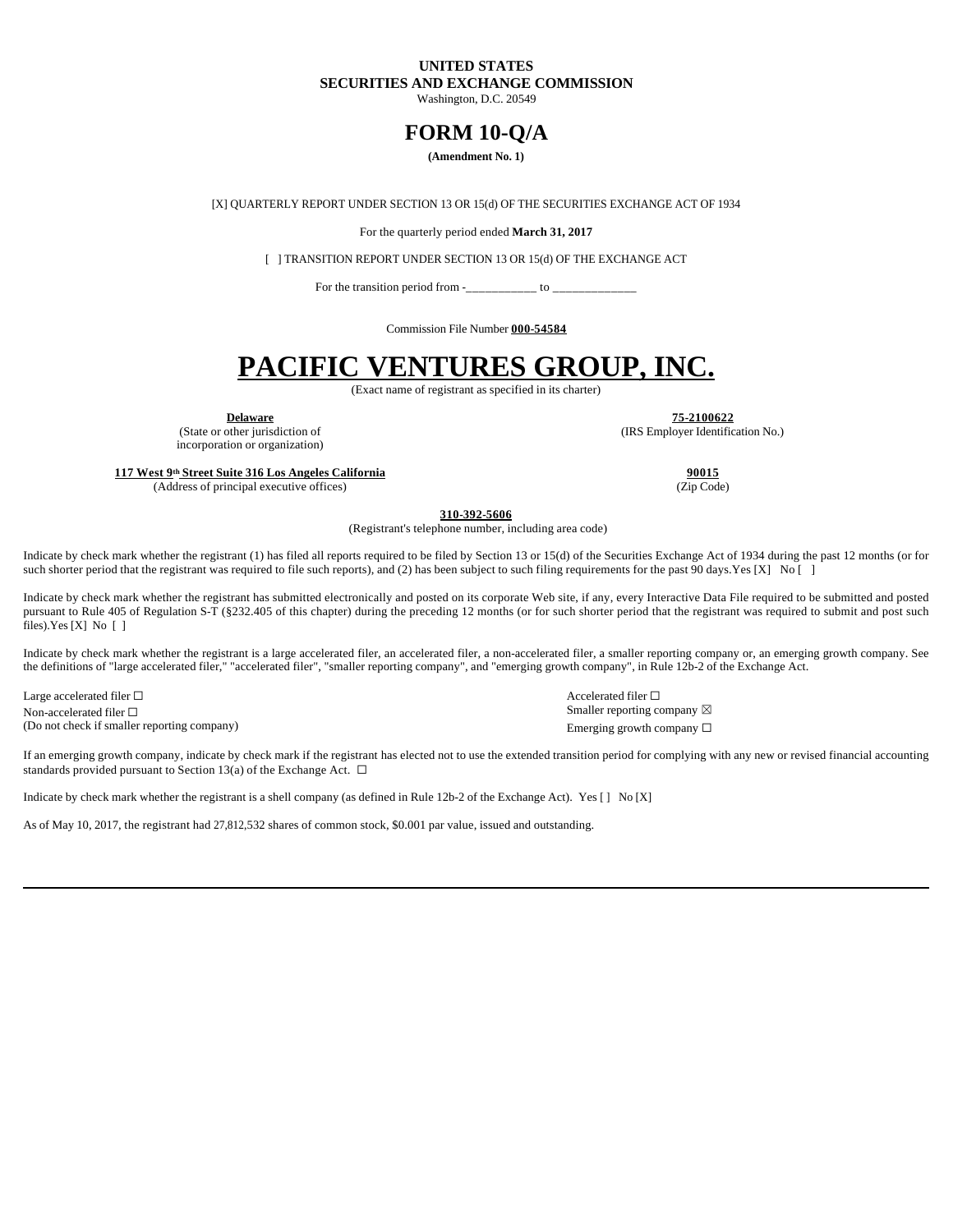## **EXPLANATORY NOTE**

Pacific Ventures Group, Inc. (the "Company") is filing this Amendment No. 1 on Form 10-Q/A (this "Amendment") to amend its Quarterly Report on Form 10-Q for the quarterly period ended March 31, 2017, as originally filed with the Securities and Exchange Commission (the "SEC") on May 19, 2017 (the "Original 10-Q"). The purpose of this Amendment is to amend the Original 10-Q per the recent comments that the Company has received from the Staff of the SEC related to the Company's Registration Statement on Form S-1, as originally filed with the SEC on May 19, 2017 and subsequently withdrawn, to the extent such comments relate to the disclosure set forth in the Original 10-Q.

In accordance with Rule 12b-15 under the Securities Exchange Act of 1934, as amended, this Amendment also amends Part II, Item 6 of the Original 10-Q to include currently dated certifications from the Company's Chief Executive Officer and Interim Chief Financial Officer, as required by Sections 302 and 906 of the Sarbanes-Oxley Act of 2002.

Except for the amendments described above, this Amendment does not amend or otherwise update any other information in the Original 10-Q. This Amendment is not intended to, nor does it, reflect events occurring after the filing of the Original 10-Q, and does not modify or update the disclosures therein in any way other than as required to reflect the changes described above. Information not affected by this Amendment remains unchanged and reflects the disclosures made at the time the Original 10-Q was filed. Therefore, this Amendment should be read in conjunction with any documents incorporated by reference herein and the Company's other filings made with the SEC subsequent to the filing of the Original 10-Q.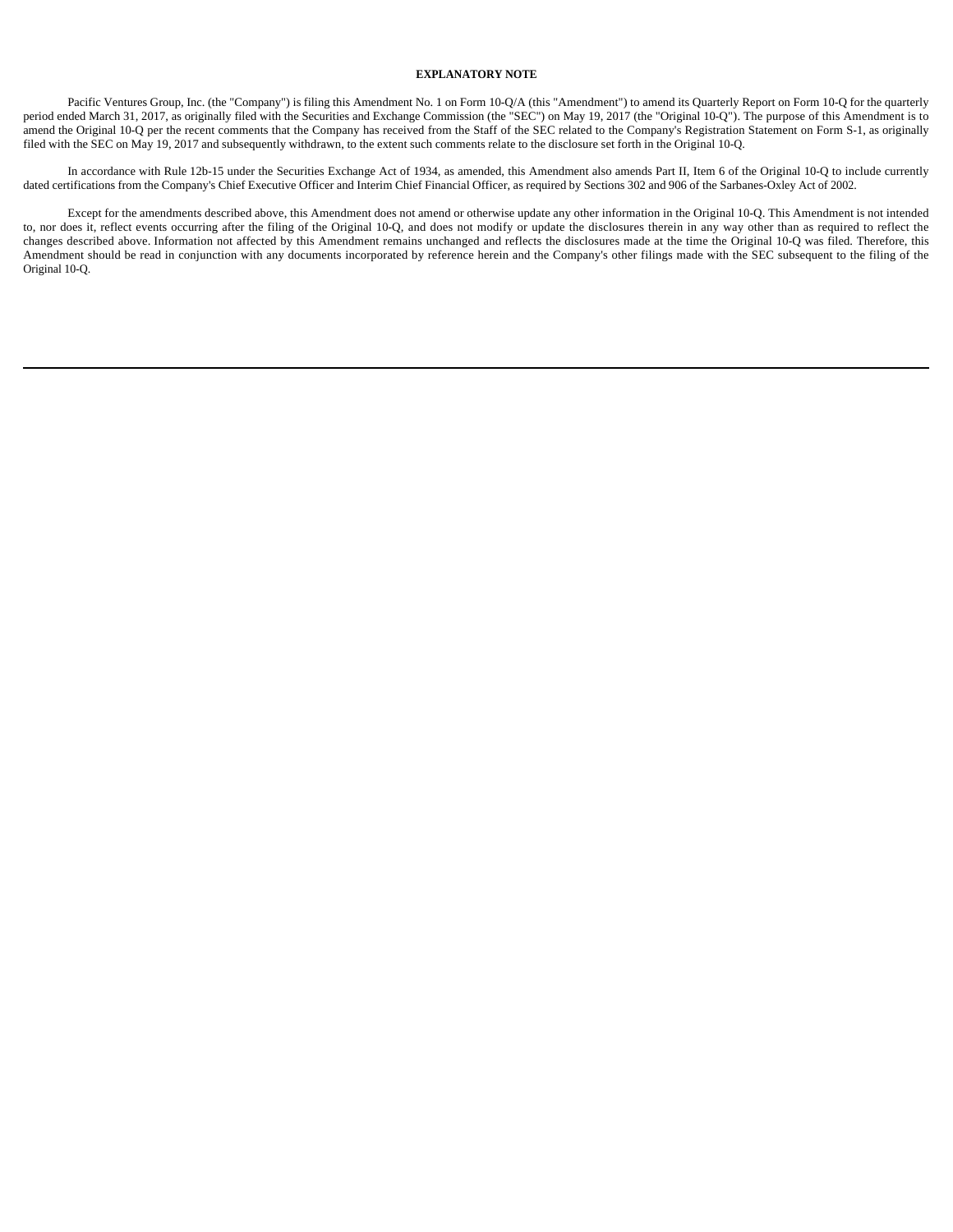#### **PACIFIC VENTURES GROUP, INC. Quarterly Report on Form 10-Q for the Three Months Ended March 31, 2017**

# **TABLE OF CONTENTS**

# **PART I. – FINANCIAL INFORMATION**

| <b>Item 1. Financial Statements</b>                                                           | 3  |
|-----------------------------------------------------------------------------------------------|----|
| Item 2. Management's Discussion and Analysis of Financial Condition and Results of Operations | 16 |
| Item 3. Quantitative and Qualitative Disclosures about Market Risk                            | 20 |
| Item 4. Controls and Procedures                                                               | 20 |
| <b>PART II. - OTHER INFORMATION</b>                                                           |    |
| Item 1. Legal Proceedings                                                                     | 22 |
| Item 1A. Risk Factors                                                                         | 22 |
| Item 2. Unregistered Sales of Equity Securities and Use of Proceeds                           | 22 |
| Item 3. Defaults Upon Senior Securities                                                       | 22 |
| Item 4. Mine Safety Disclosures                                                               | 22 |
| Item 5. Other Information                                                                     | 22 |
| Item 6. Exhibits                                                                              | 23 |
| <b>Signatures</b>                                                                             | 24 |

# - 2 -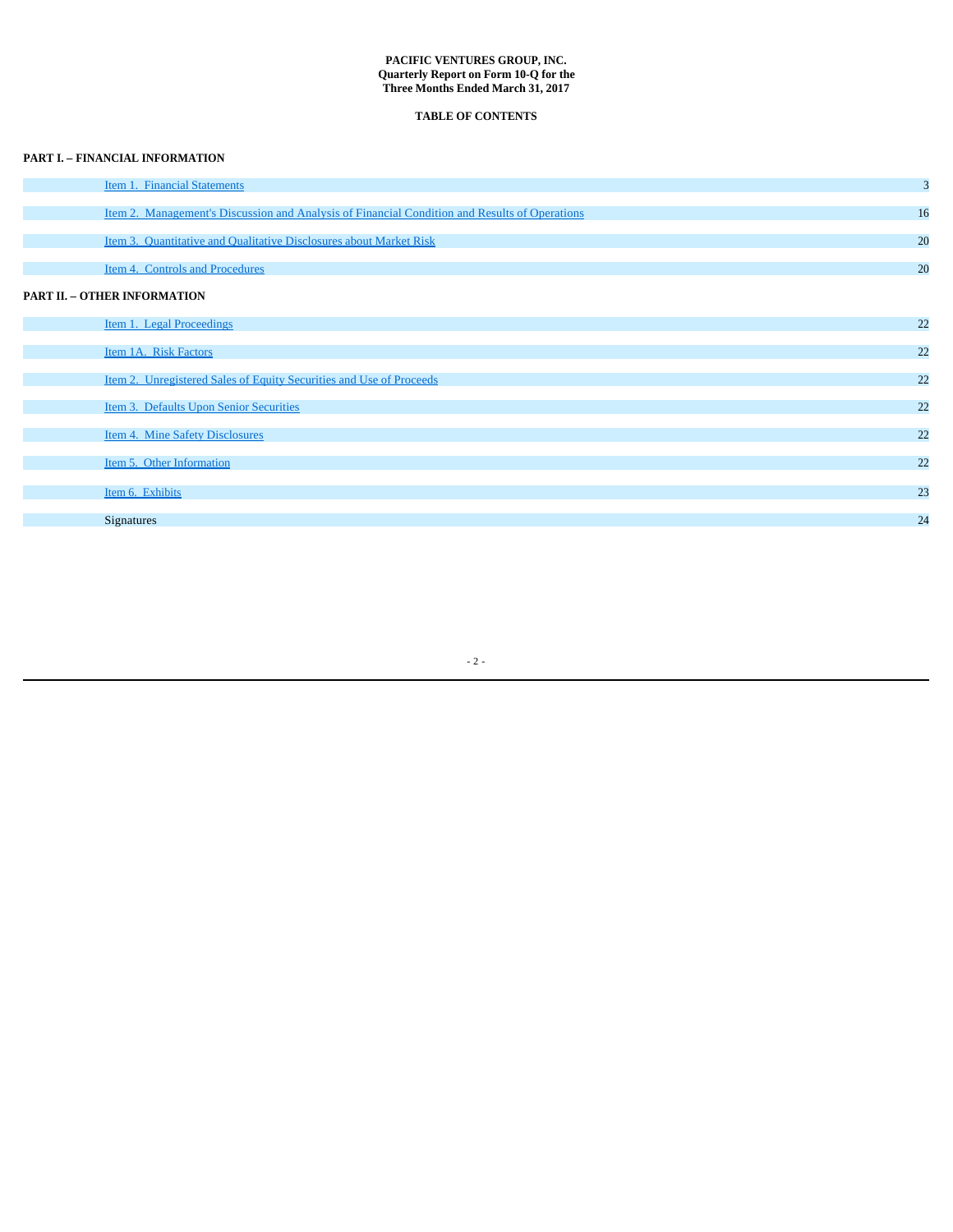# **PART I – FINANCIAL INFORMATION**

#### **Item 1. Financial Statements**

| Condensed Consolidated Balance Sheets as of March 31, 2017 (unaudited) and December 31, 2016                   |  |
|----------------------------------------------------------------------------------------------------------------|--|
| Condensed Consolidated Statements of Operations for the three months ended March 31, 2017 and 2016 (unaudited) |  |
| Condensed Consolidated Statements of Cash Flows for the three months ended March 31, 2017 and 2016 (unaudited) |  |
| Notes to the condensed consolidated financial statements (unaudited)                                           |  |

# - 3 -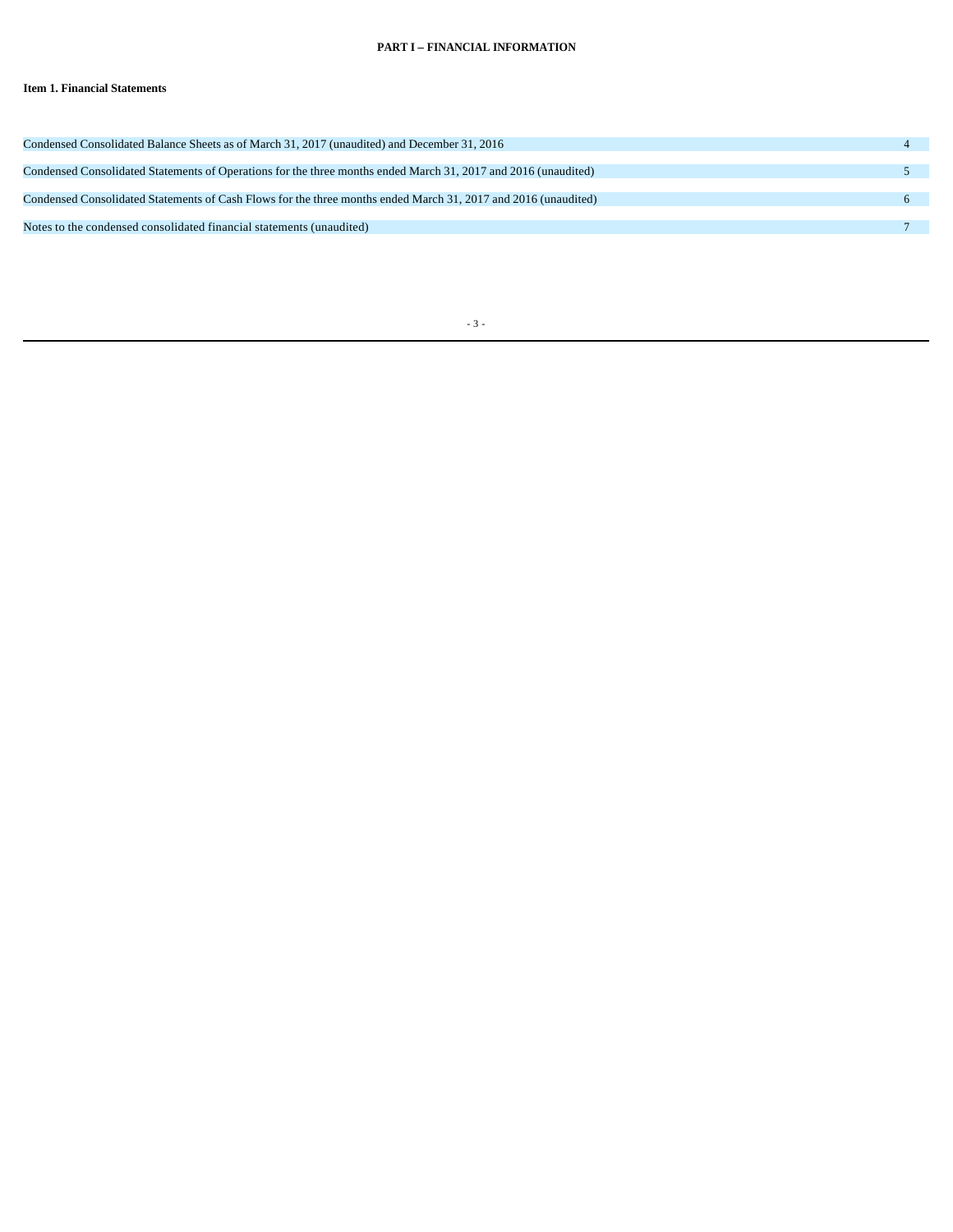## **PACIFIC VENTURES GROUP, INC. Condensed Consolidated Balance Sheets**

|                                                                                                                          | March 31,<br>2017<br>(unaudited) |             | December 31,<br>2016 |             |
|--------------------------------------------------------------------------------------------------------------------------|----------------------------------|-------------|----------------------|-------------|
| <b>ASSETS</b>                                                                                                            |                                  |             |                      |             |
| <b>Current Assets:</b>                                                                                                   |                                  |             |                      |             |
| Cash and cash equivalents                                                                                                | \$                               | 50,233      | \$                   | 25,284      |
| Accounts receivable                                                                                                      |                                  | 189         |                      | 983         |
| Deposits                                                                                                                 |                                  | 1,500       |                      | 1,500       |
| <b>Total Current Assets</b>                                                                                              |                                  | 51,922      |                      | 27,767      |
| <b>Fixed Assets</b>                                                                                                      |                                  |             |                      |             |
| Fixed assets, net                                                                                                        |                                  | 30,839      |                      | 31,838      |
| <b>Total Fixed Assets</b>                                                                                                |                                  | 30,839      |                      | 31,838      |
| <b>Total Assets</b>                                                                                                      | \$                               | 82,762      | \$                   | 59,605      |
| LIABILITIES AND STOCKHOLDERS' EQUITY                                                                                     |                                  |             |                      |             |
| <b>Current Liabilities:</b>                                                                                              |                                  |             |                      |             |
| Accounts payable                                                                                                         | $\mathbb{S}$                     | 174,975     | $\mathcal{S}$        | 177,475     |
| Accrued expenses                                                                                                         |                                  | 241,692     |                      | 231,060     |
| Deferred revenue                                                                                                         |                                  |             |                      | 15,042      |
| Current portion, notes payable                                                                                           |                                  | 1,000       |                      | 1,000       |
| <b>Total Current Liabilities</b>                                                                                         |                                  | 417,667     |                      | 424,576     |
| Long-Term Liabilities:                                                                                                   |                                  |             |                      |             |
| Notes payable - related party                                                                                            |                                  | 458,015     |                      | 684,048     |
| Notes payable                                                                                                            |                                  | 527,333     |                      | 527,333     |
| <b>Total Long-Term Liabilities</b>                                                                                       |                                  | 985,348     |                      | 1,211,381   |
|                                                                                                                          |                                  |             |                      |             |
| <b>Total Liabilities</b>                                                                                                 |                                  | 1,403,015   | $\mathbb{S}$         | 1,635,958   |
| STOCKHOLDERS' EQUITY (DEFICIT)                                                                                           |                                  |             |                      |             |
| Preferred stock, \$0.001 par value, 10,000,000 shares authorized,<br>1,000,000 shares of Series E issued and outstanding | \$                               | 1,000       | $\mathbb{S}$         | 1,000       |
| Common stock, \$0.001 par value, 100,000,000 shares                                                                      |                                  |             |                      |             |
| authorized, 27,772,532 and 27,297,364 shares issued and outstanding,                                                     |                                  |             |                      |             |
| respectively                                                                                                             |                                  | 27,697      |                      | 27,297      |
| Additional paid in capital                                                                                               |                                  | 4,084,848   |                      | 3,722,452   |
| Accumulated deficit                                                                                                      |                                  | (5,433,798) |                      | (5,327,102) |
| Total Stockholders' Equity (Deficit)                                                                                     |                                  | (1,320,253) |                      | (1,576,353) |
| Total Liabilities and Stockholders' Equity (Deficit)                                                                     | \$                               | 82,762      | \$                   | 59,605      |

The accompanying notes are an integral part of these condensed consolidated financial statements.

Return to Table of Contents

- 4 -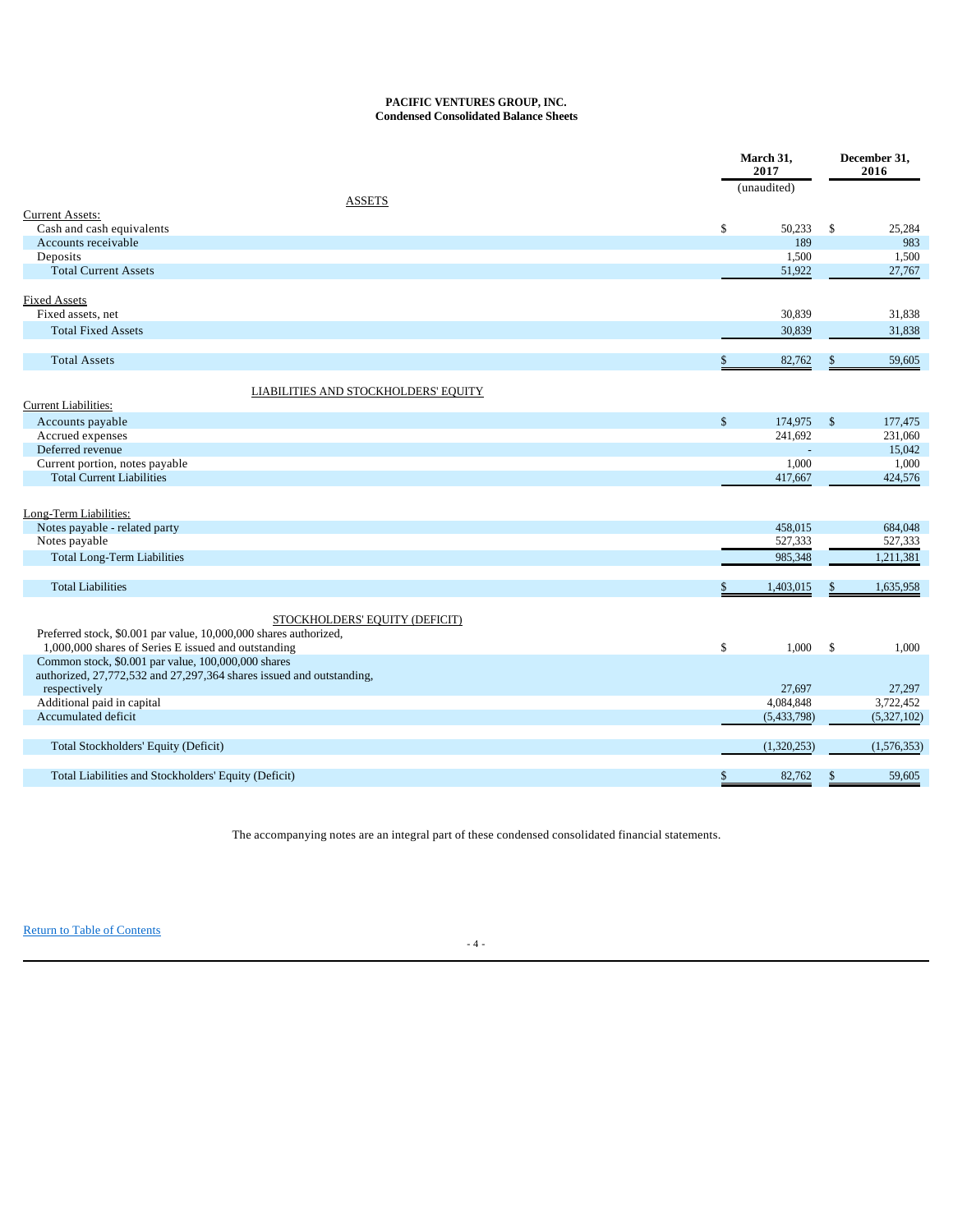# **PACIFIC VENTURES GROUP, INC. Condensed Consolidated Statements of Operations (unaudited)**

|                                                 | For the Three Months Ended,<br>March 31, |                      |
|-------------------------------------------------|------------------------------------------|----------------------|
|                                                 | 2017                                     | 2016                 |
| Sales, net of discounts                         | $\mathcal{S}$<br>$\Delta \sim 10^4$      | \$                   |
| Cost of Goods Sold                              |                                          |                      |
| <b>Gross Profit</b>                             |                                          |                      |
| <b>Operating Expenses</b>                       |                                          |                      |
| Selling, general and administrative             | 81.608                                   | 27,568               |
| Depreciation expense                            | 998                                      | 998                  |
| Salaries and wages                              | 5,500                                    | 7,637                |
| Operating Expenses/(Loss)                       | 88,106                                   | 36,204               |
| <b>Loss from Operations</b>                     | (88, 106)                                | (36,204)             |
| Other Non-Operating Income and Expenses         |                                          |                      |
| Interest expense                                | (3,000)                                  |                      |
| <b>Extraordinary Items</b>                      | 15,042                                   |                      |
| Net Income/(Loss) before Income Taxes           | (76,065)                                 | (36,204)             |
| Provision for income taxes                      |                                          |                      |
| Net Income/(Loss)                               | \$.<br>(76,065)                          | (36,204)<br><b>S</b> |
| Basic and Diluted Loss per Share - Common Stock | (0.00274)                                | (0.00140)<br>\$      |
| Weighted Average Number of Shares Outstanding:  |                                          |                      |
| <b>Basic and Diluted Common Stock</b>           | 27,772,532                               | 25,799,031           |

The accompanying notes are an integral part of these condensed consolidated financial statements.

Return to Table of Contents

# - 5 -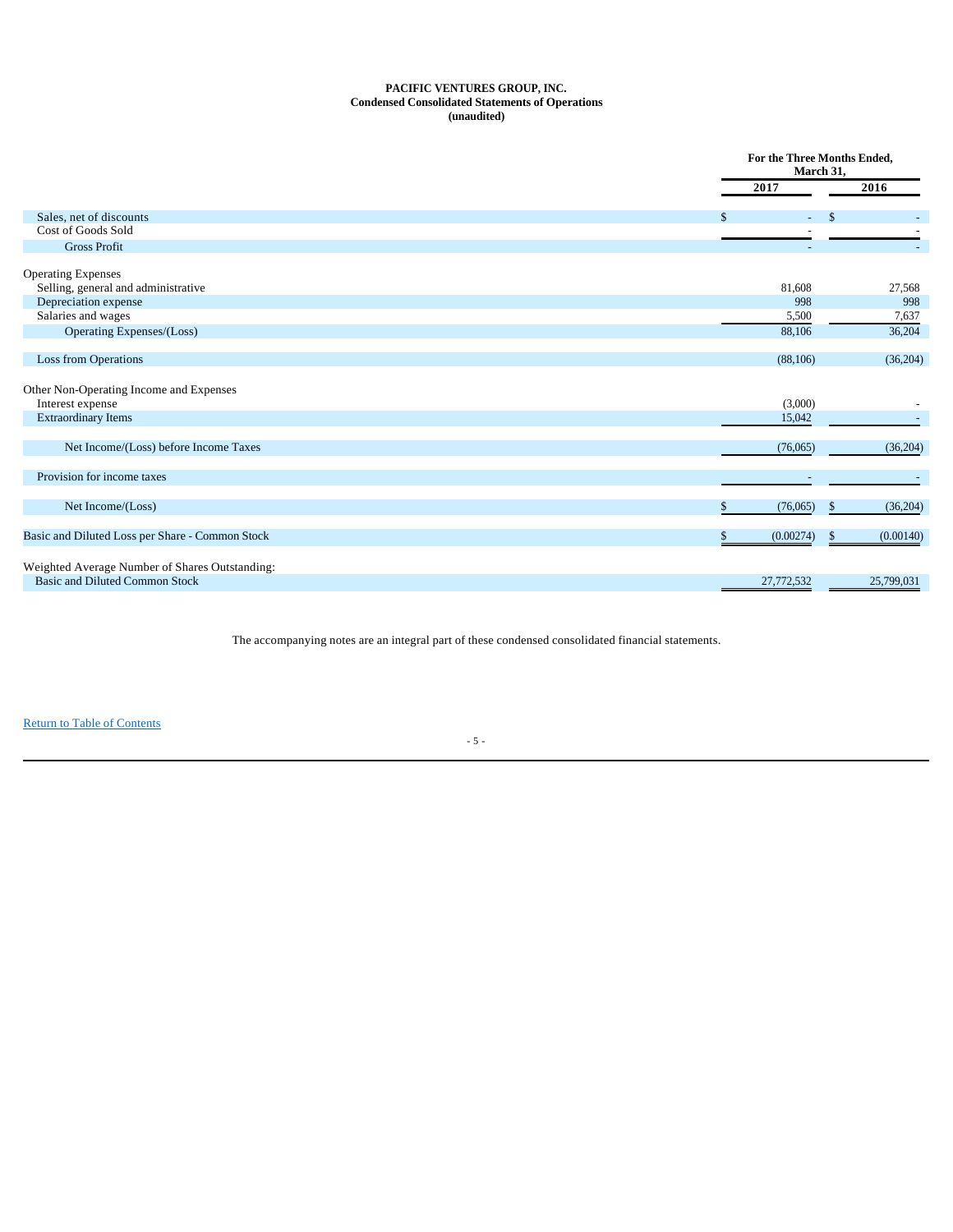#### **PACIFIC VENTURES GROUP, INC. Condensed Consolidated Statements of Cash Flows (unaudited)**

|                                                     |                          | For the Three Months Ended,<br>March 31, |
|-----------------------------------------------------|--------------------------|------------------------------------------|
|                                                     | 2017                     | 2016                                     |
| CASH FLOWS FROM OPERATING ACTIVITIES                |                          |                                          |
| Net loss                                            | $\mathbb{S}$<br>(76,065) | $\mathcal{S}$<br>(36,204)                |
| Adjustments to reconcile net loss to                |                          |                                          |
| net cash used in operating activities:              |                          |                                          |
| Depreciation                                        | 998                      | 998                                      |
| Changes in operating assets and liabilities         |                          |                                          |
| Accounts receivable                                 | 794                      | $\sim$                                   |
| Deposits                                            |                          | 4,880                                    |
| Accounts payable                                    | (2,500)                  | (991)                                    |
| Accrued expenses                                    | (15,042)                 |                                          |
| Net Cash Used in Operating Activities               | (91, 814)                | (31,316)                                 |
| CASH FLOWS FROM INVESTING ACTIVITIES                |                          |                                          |
| Disposal of fixed asset                             |                          |                                          |
| Net Cash Provided By (Used In) Investing Activities |                          |                                          |
| CASH FLOWS FROM FINANCING ACTIVITIES                |                          |                                          |
| Proceeds from notes payable                         | 126,300                  |                                          |
| Repayment of notes payable                          | (352, 333)               |                                          |
| Common stock issued for cash                        | 342,796                  | 29,476                                   |
| Proceeds from related party notes payable           |                          | 1,941                                    |
| Net Cash Provided by Financing Activities           | 116,763                  | 31,417                                   |
| Net increase (decrease) in cash                     | 24.949                   | 101                                      |
| Cash at beginning of period                         | 25,284                   | 210                                      |
| Cash at end of period                               | 50,233                   | 311                                      |
|                                                     |                          |                                          |
| Supplemental disclosures of cash flow information   |                          |                                          |
| Cash paid for:                                      |                          |                                          |
| Interest                                            | $\mathbb{S}$<br>3.000    | $\mathcal{S}$                            |
| Non Cash Financing Activities:                      |                          |                                          |
| Issuance of shares for debt conversion              | $\mathcal{S}$            | $\mathcal{S}$<br>$\sim 100$<br>$\sim$    |
|                                                     |                          |                                          |

The accompanying notes are an integral part of these condensed consolidated financial statements.

Return to Table of Contents

- 6 -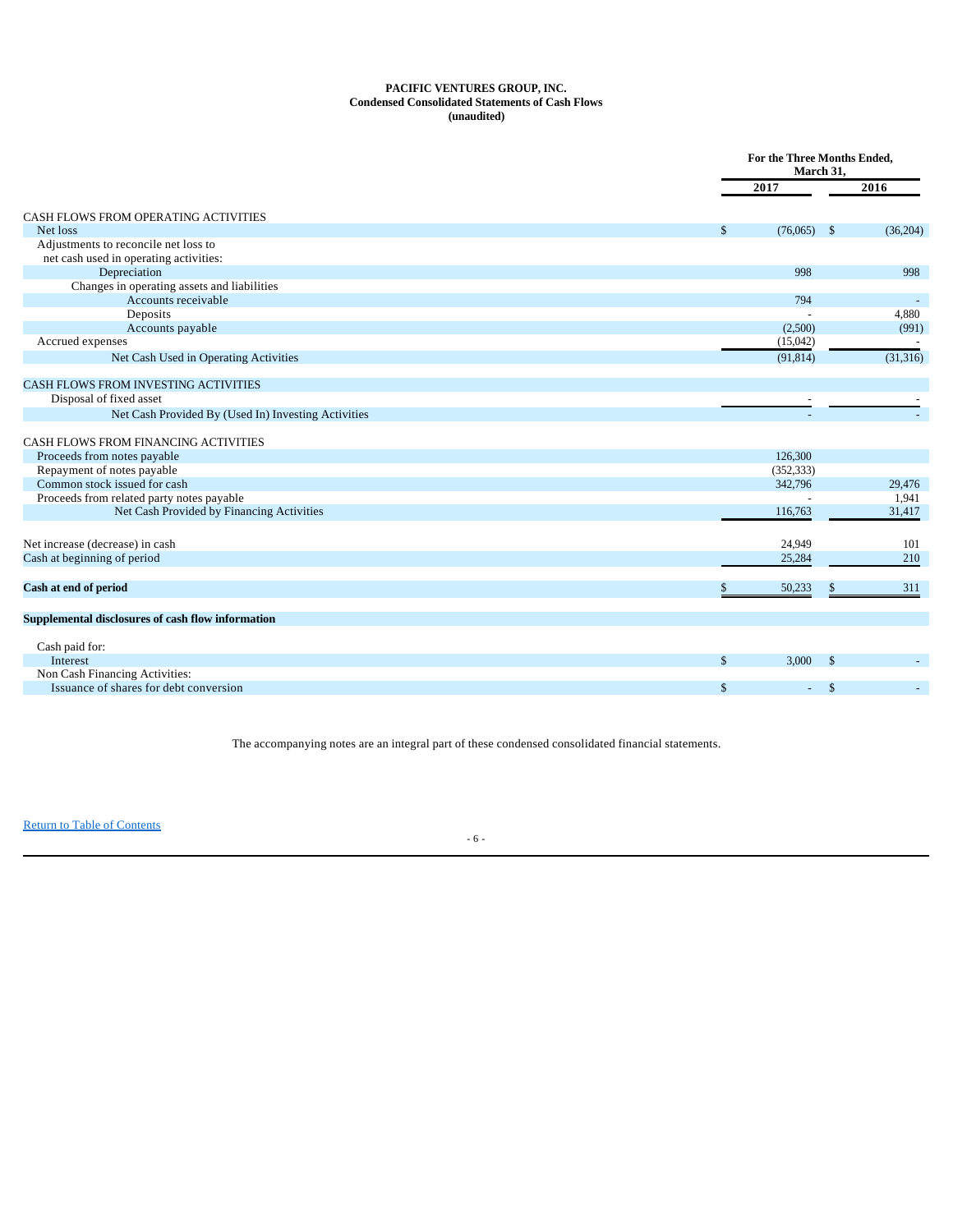# **1. NATURE OF OPERATIONS**

#### The Company and Nature of Business

Pacific Ventures Group, Inc. (the "Company," "Pacific Ventures," "we," "us" or "our") was incorporated under the laws of the State of Delaware on October 3, 1986, under the name AOA Corporation. On November 12, 1991, the Company changed its name to American Eagle Group, Inc. On October 22, 2012, the Company changed its name to Pacific Ventures Group, Inc.

The current structure of Pacific Ventures resulted from a share exchange with Snöbar Holdings, Inc. ("Snöbar Holdings"), which was treated as a reverse merger for accounting purposes. On August 14, 2015, Pacific Ventures entered into a share exchange agreement (the "Share Exchange Agreement") with Snöbar Holdings, pursuant to which Pacific Ventures acquired 100% of the issued and outstanding shares of Snöbar Holdings' Class A and Class B common stock in exchange for 22,500,000 restricted shares of Pacific Ventures' common stock, while simultaneously issuing 2,500,000 shares of Pacific Ventures' restricted common stock to certain other persons, including for services provided and to a former officer of the Company (the "Share Exchange").

As the result of the Share Exchange, Snöbar Holdings became the Company's wholly owned operating subsidiary and the business of Snöbar Holdings became the Company's sole business operations and MAS Global Distributors, Inc., a California corporation ("MGD"), became an indirect subsidiary of the Company.

Prior to the Share Exchange, the Company operated as an insurance holding company and through its subsidiaries, which marketed and underwrote specialized property and casualty coverage in the general aviation insurance marketplace. However, in 1997, after selling several of its divisions, the Company's remaining insurance operations were placed into receivership and the Company ceased operating its insurance business.

Since the Share Exchange represents a change in control of the Company and a change in business operations, the business operations changed to that of Snöbar Holdings and the discussions of business operations accompanying this filing are solely that of Snöbar Holdings and its affiliates and subsidiaries comprising of Snöbar Trust, International Production Impex Corporation, a California corporation ("IPIC"), and MGD.

Snöbar Holdings was formed under the laws of the State of Delaware on January 7, 2013. Snöbar Holdings is the trustor and sole beneficiary of Snöbar Trust, a California trust ("Trust"), which was formed in June 1, 2013. The current trustee that holds legal title to the Trust is Clark Rutledge, the father of Shannon Masjedi, the Company's President, Chief Executive Officer, Interim Chief Financial Officer, Treasurer, and majority stockholder. The Trust owns 100% of the shares of IPIC, which was formed on August 2, 2001. IPIC is in the business of selling alcohol-infused ice cream and ice-pops, and holds all of the rights to the liquor licenses to sell such products and trade names "Snöbar". As such, the Trust holds all ownership interest of IPIC and its liquor licenses, permitting IPIC to sell its product to distributors, with all income, expense, gains and losses rolling up to the Trust, of which Snöbar Holdings is the sole beneficiary. Snöbar Holdings also owns 99.9% of the shares of MGD. MGD is in the business of selling and leasing freezers and providing marketing services. As a result of the foregoing, Snöbar Holdings is the primary beneficiary of all assets, liabilities and any income received from the business of the Trust and IPIC through the Trust and is the parent company of MGD.

The Trust and IPIC are considered variable interest entities ("VIEs") and Snöbar Holdings is identified as the primary beneficiary of the Trust and IPIC. Under the Financial Accounting Standards Board ("FASB") Accounting Standards Codification ("ASC") 810, Snöbar Holdings performs ongoing reassessments of whether it is the primary beneficiary of a VIE. As the assessment of Snöbar Holdings' management is that Snöbar Holdings has the power to direct the activities of a VIE that most significantly impact the VIE's activities (it is responsible for establishing and operating IPIC), and the obligation to absorb losses of the VIE that could potentially be significant to the VIE and the right to receive benefits from the VIE that could potentially be significant to the VIE's economic performance, it was therefore concluded by management that Snöbar Holdings is the primary beneficiary of the Trust and IPIC. As such, the Trust and IPIC were consolidated in the financial statements of Snöbar Holdings since the inception of the Trust, in the case of the Trust, and since the inception of Snöbar Holdings, in the case of IPIC.

- 7 -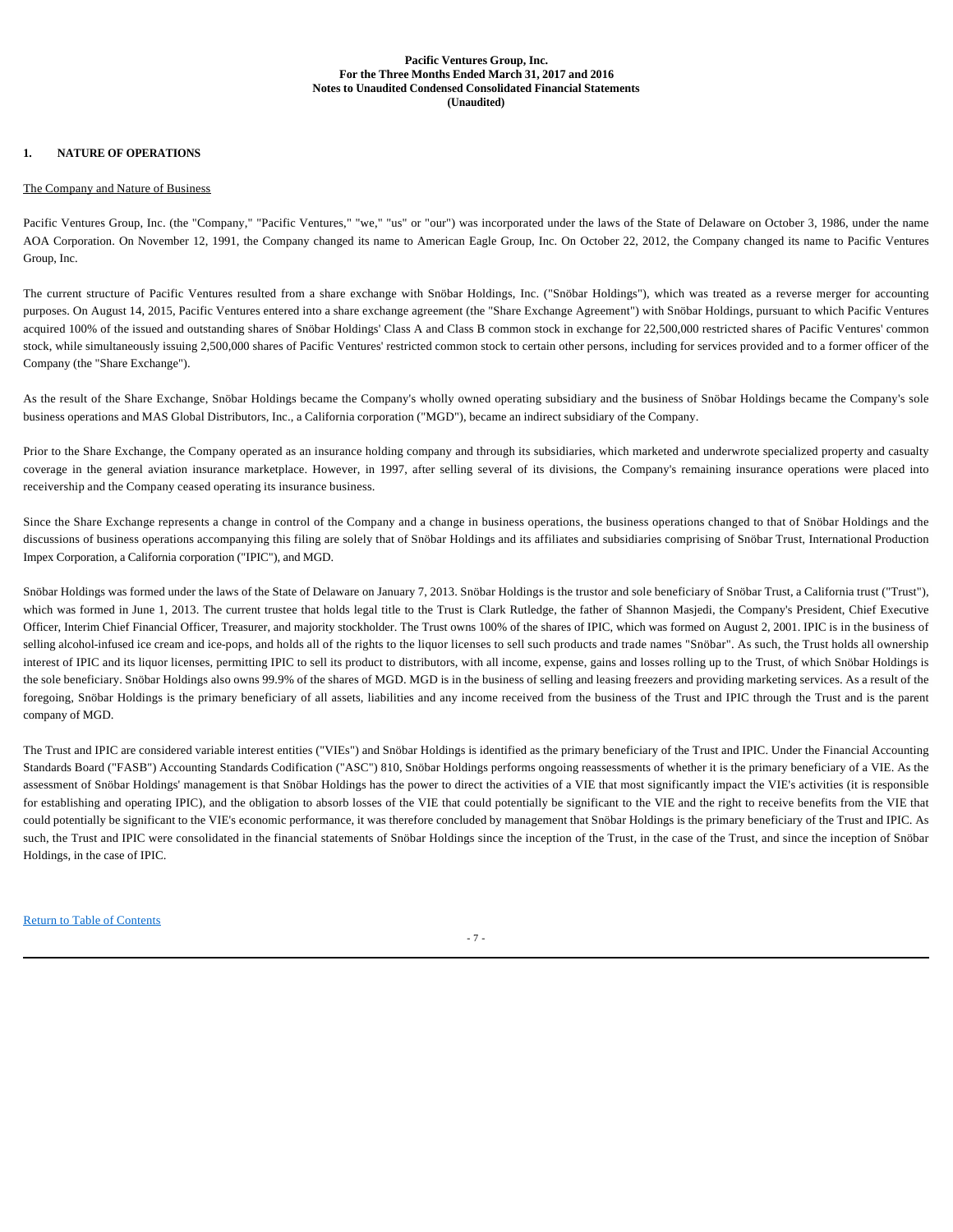## Principles of Consolidation

The consolidated financial statements include the accounts of Pacific Ventures, Inc., Snöbar Holdings and its subsidiaries, in which Snöbar Holdings has a controlling voting interest and entities consolidated under the VIE provisions of ASC 810, "Consolidation" ("ASC 810"). Inter-company balances and transactions have been eliminated upon consolidation.

The Company applies the provisions of ASC 810 which provides a framework for identifying VIEs and determining when a company should include the assets, liabilities, noncontrolling interests and results of activities of a VIE in its consolidated financial statements.

In general, a VIE is a corporation, partnership, limited-liability corporation, trust, or any other legal structure used to conduct activities or hold assets that either (1) has an insufficient amount of equity to carry out its principal activities without additional subordinated financial support, (2)has a group of equity owners that is unable to make significant decisions about its activities, (3)has a group of equity owners that does not have the obligation to absorb losses or the right to receive returns generated by its operations or (4) the voting rights of some investors are not proportional to their obligations to absorb the expected losses of the entity, their rights to receive the expected residual returns of the entity, or both and substantially all of the entity's activities (for example, providing financing or buying assets) either involve or are conducted on behalf of an investor that has disproportionately fewer voting rights.

ASC 810 requires a VIE to be consolidated by the party with an ownership, contractual or other financial interest in the VIE (a variable interest holder) that has both of the following characteristics: a) the power to direct the activities of a VIE that most significantly impact the VIE's economic performance and b) the obligation to absorb losses of the VIE that could potentially be significant to the VIE, or the right to receive benefits from the VIE that could potentially be significant to the VIE.

A variable interest holder that consolidates the VIE is called the primary beneficiary. If the primary beneficiary of a VIE and the VIE are under common control, the primary beneficiary shall initially measure the assets, liabilities, and non-controlling interests of the VIE at amounts at which they are carried in the accounts of the reporting entity that controls the VIE (or would be carried if the reporting entity issued financial statements prepared in conformity with generally accepted accounting principles).ASC 810 also requires disclosures about VIEs in which the variable interest holder is not required to consolidate but in which it has a significant variable interest.

# **2. SUMMARY OF SIGNIFICANT ACCOUNTING POLICIES**

**Principles of Consolidation-** The consolidated financial statements include Pacific Ventures, Snöbar Holdings, MGD, IPIC, and the Trust, which was established to hold IPIC, which in turn holds liquor licenses. All inter-company accounts have been eliminated during consolidation. See the discussion in Note 1 above for variable interest entity treatment of the Trust and IPIC.

**Use of Estimates**- The preparation of financial statements in conformity with generally accepted accounting principles requires management to make estimates and assumptions that affect the reported amounts of assets and liabilities and disclosure of contingent assets and liabilities, at the date of the financial statements and the reported amount of revenues and expenses during the reporting period. Actual results could differ from those estimates.

Revenue Recognition- Sales revenues are generally recognized in accordance with the SAB 104 Public Company Guidance, when an agreement exists and price is determinable, the products are shipped to the customers or services are rendered, net of discounts, returns and allowance and collectability is reasonably assured. The Company is often entitled to bill its customers and receive payment from its customers in advance of recognizing the revenue. In the instances in which the Company has received payment from its customers in advance of recognizing revenue, it includes the amounts in deferred or unearned revenue on the consolidated balance sheet.

**Unearned Revenue**- Certain amounts are received pursuant to agreements or contracts and may only be used in the conduct of specified transactions or the related services are yet to be performed. These amounts are recorded as unearned or deferred revenue and are recognized as revenue in the year/period the related expenses are incurred or services are performed. As at March 31, 2017, the Company has \$0 in deferred revenue. This is comparable to the Company's year-end deferred revenue balance of \$15,042 as at December 31, 2016, which was as a result of prepayment by two of its customers.

Return to Table of Contents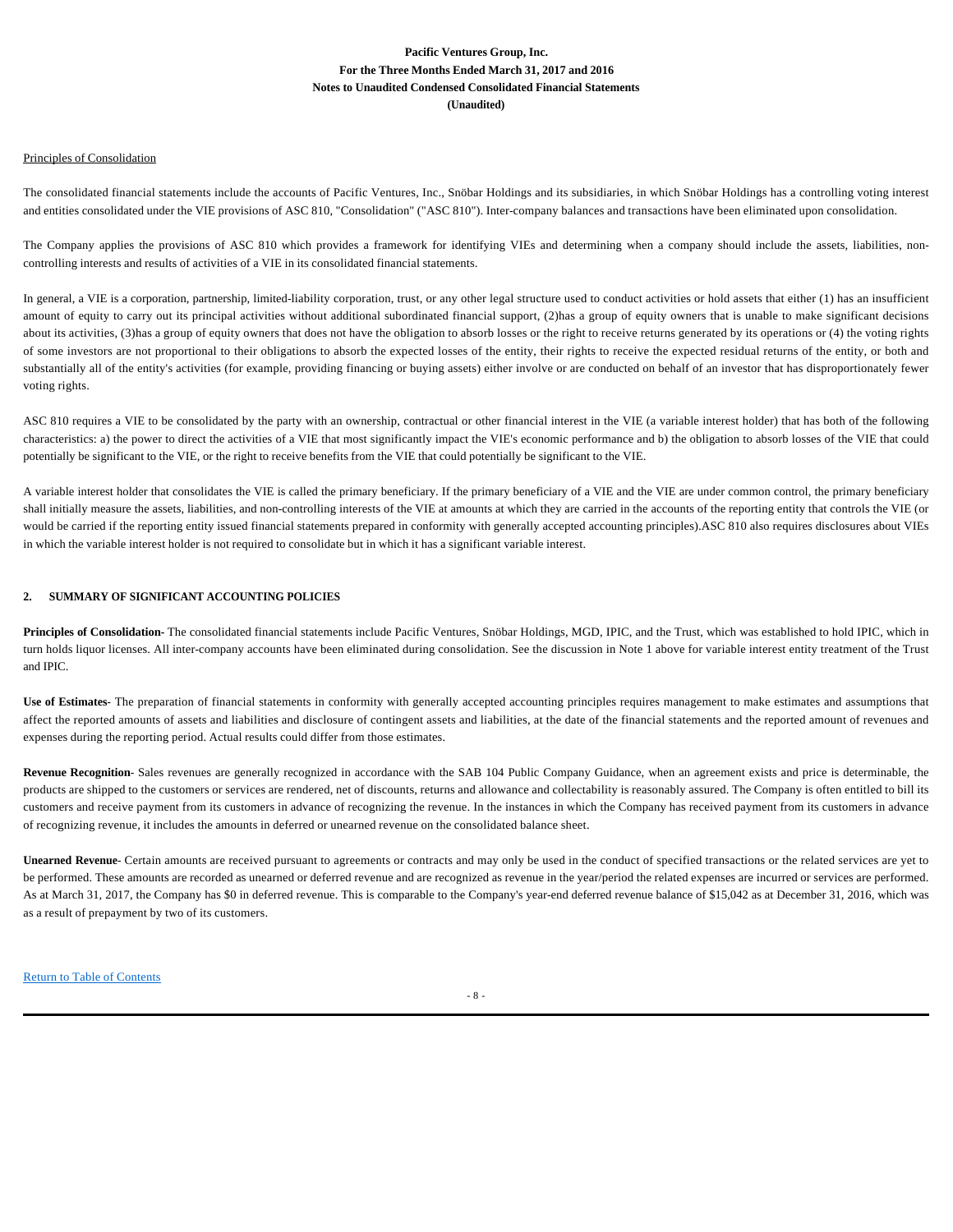## **2. SUMMARY OF SIGNIFICANT ACCOUNTING POLICIES (continued)**

**Shipping and Handling Costs**- The Company's shipping costs are all recorded as operating expenses for all periods presented.

**Disputed Liabilities**- The Company is involved in a variety of disputes, claims, and proceedings concerning its business operations and certain liabilities. The Company determines whether an estimated loss from a contingency should be accrued by assessing whether a loss is deemed probable and can be reasonably estimated. The Company assesses its potential liability by analyzing its litigation and regulatory matters using available information. The Company develops its views on estimated losses in consultation with outside counsel handling our defense in these matters, which involves an analysis of potential results, assuming a combination of litigation and settlement strategies. Should developments in any of these matters cause a change in our determination as to an unfavorable outcome and result in the need to recognize a material accrual, or should any of these matters result in a final adverse judgment or be settled for significant amounts, they could have a material adverse effect on our results of operations, cash flows and financial position in the period or periods in which such change in determination, judgment or settlement occurs. As at March 31, 2017, the Company has \$39,307.59 in disputed liabilities on its balance sheet.

In addition, on January 28, 2016, a labor dispute between IPIC and a former employee was ruled in favor of the former employee by the Labor Commissioner of the State of California. This finding resulted in compensation expenses of \$29,102.76 and an accrued liability of the same amount on IPIC book for the three months ended March 31, 2017.

Non-Recurring Items- Non-recurring items come from discontinued operations, extraordinary items, unusual or infrequent items, or changes in accounting principles. Because these items are infrequent and did not constitute operating items they are not included in the Company's result of operation. During the three months ended March 31, 2017, the Company recorded a gain of \$15,042 as non-recurring items.

**Cash Equivalents**- The Company considers highly liquid instruments with original maturity of three months or less to be cash equivalents. As at March 31, 2017, the Company has \$50,233 in Cash and cash equivalents, compared to \$25,284 as at December 31, 2016.

**Accounts Receivable**- Accounts receivable are stated at net realizable value. This value includes an appropriate allowance for estimated uncollectible accounts. The allowance is calculated based upon the level of past due accounts and the relationship with and financial status of our customers. Accounts receivable for the fiscal year ended December 31, 2016 was \$983, as compared to \$189 for the three month period ended March 31, 2017. The Company did not write off any bad debt during the three months ended March 31, 2017 and 2016, and thus the Company has not set an allowance for doubtful accounts.

**Inventory**– Inventory is stated at the lower of cost or market value. Cost has been determined using the first-in, first-out method. Inventory quantities on-hand are regularly reviewed, and where necessary, reserves for excess and unusable inventories are recorded. Inventory consists of finished goods and includes ice cream, popsicles and the related packaging materials. No inventory value was recorded as of December 31, 2016 and March 31, 2017.

Income Taxes- Deferred taxes are provided on an asset and liability method whereby deferred tax assets are recognized for deductible temporary differences and operating loss carry forwards and deferred tax liabilities are recognized for taxable temporary differences. Temporary differences are the difference between the reported amounts of assets and liabilities and their tax basis. Deferred tax assets are reduced by a valuation allowance when, in the opinion of management, it is more likely than not that some portion or all of the deferred tax assets will not be realized. Deferred tax assets and liabilities are adjusted for the effects of changes in tax laws and rates on the date of enactment.

Net Income/(Loss) Per Common Share- Income/(loss) per share of common stock is calculated by dividing the net income/(loss) by the weighted average number of shares of common stock outstanding during the period. The Company has no potentially dilutive securities. Accordingly, basic and dilutive income/(loss) per common share are the same.

- 9 -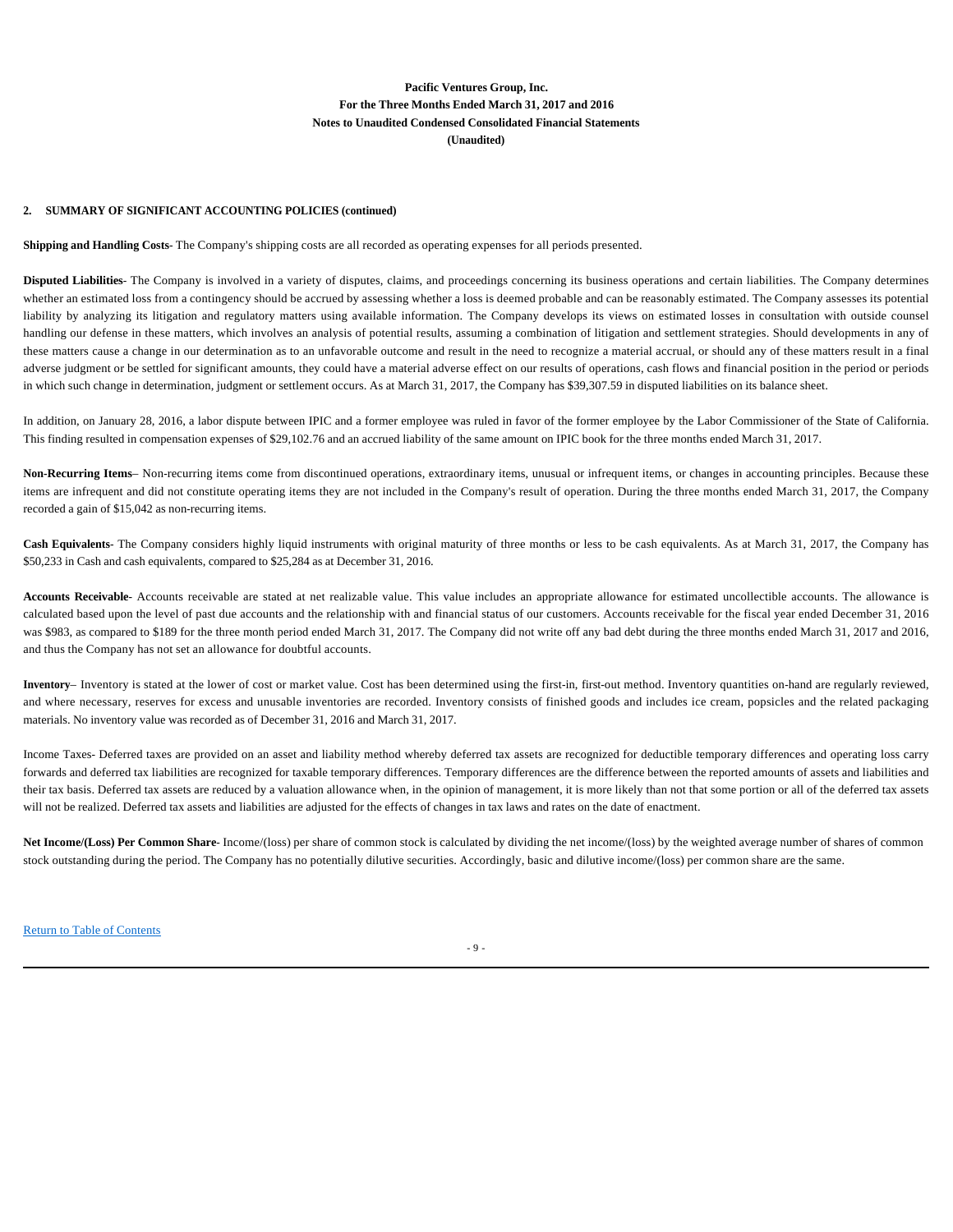# **2. SUMMARY OF SIGNIFICANT ACCOUNTING POLICIES (continued)**

Property and Equipment-Property and equipment are carried at cost less accumulated depreciation and includes expenditures that substantially increase the useful lives of existing property and equipment. Maintenance, repairs, and minor renovations are expensed as incurred. Upon sale or retirement of property and equipment, the cost and related accumulated depreciation are eliminated from the respective accounts and the resulting gain or loss is included in the results of operations. The Company provides for depreciation of property and equipment using the straight-line method over the estimated useful lives or the term of the lease, as appropriate. The estimated useful lives are as follows: vehicles, five years; office furniture and equipment, three to fifteen years; equipment, three years.

Fair Value of Financial Instruments- The carrying amounts of Pacific Ventures' financial instruments, which include cash, accounts receivable, accounts payable, and accrued expenses are representative of their fair values due to the short-term maturity of these instruments.

**Concentration of Credit Risk**- Financial instruments that potentially subject the Company to concentration of credit risk consist primarily of cash and accounts receivable. The Company maintains cash balances at financial institutions within the United States which are insured by the Federal Deposit Insurance Corporation ("FDIC") up to limits of approximately \$250,000. The Company has not experienced any losses with regard to its bank accounts and believes it is not exposed to any risk of loss on its cash bank accounts.

**Advertising Costs**- The Company expenses advertising costs when incurred. During the three months ended March 31, 2017, the Company incurred \$13,897 in Marketing and Advertising, compared to \$400 for the three months ended March 31, 2016.

**Critical Accounting Policies**- The Company considers revenue recognition and the valuation of accounts receivable, allowance for doubtful accounts, and inventory and reserves as its significant accounting policies. Some of these policies require management to make estimates and assumptions that may affect the reported amounts in the Company's financial statements.

**Recent Accounting Pronouncements -**In June 2009, the FASB established the Accounting Standards Codification ("Codification" or "ASC") as the source of authoritative accounting principles recognized by the FASB to be applied by nongovernmental entities in the preparation of financial statements in accordance with generally accepted accounting principles in the United States ("GAAP"). Rules and interpretive releases of the Securities and Exchange Commission ("SEC") issued under authority of federal securities laws are also sources of GAAP for SEC registrants. Existing GAAP was not intended to be changed as a result of the Codification, and accordingly the change did not impact our financial statements. The ASC does change the way the guidance is organized and presented.

In April 2015, FASB issued Accounting Standards Update ("ASU") No. 2015-03, "Interest – Imputation of Interest (Subtopic 835-30): Simplifying the Presentation of Debt Issuance Costs", to simplify presentation of debt issuance costs by requiring that debt issuance costs related to a recognized debt liability be presented in the balance sheet as a direct deduction from the carrying amount of that debt liability, consistent with debt discounts. The ASU does not affect the recognition and measurement guidance for debt issuance costs. For public companies, the ASU is effective for financial statements issued for fiscal years beginning after December 15, 2015, and interim periods within those fiscal years. Early application is permitted.

In April 2015, FASB issued ASU No. 2015-04, "Compensation – Retirement Benefits (Topic 715): Practical Expedient for the Measurement Date of an Employer's Defined Benefit Obligation and Plan Assets", which permits the entity to measure defined benefit plan assets and obligations using the month-end that is closest to the entity's fiscal year-end and apply that practical expedient consistently from year to year. The ASU is effective for public business entities for financial statements issued for fiscal years beginning after December 15, 2015, and interim periods within those fiscal years. Early application is permitted.

 $-10-$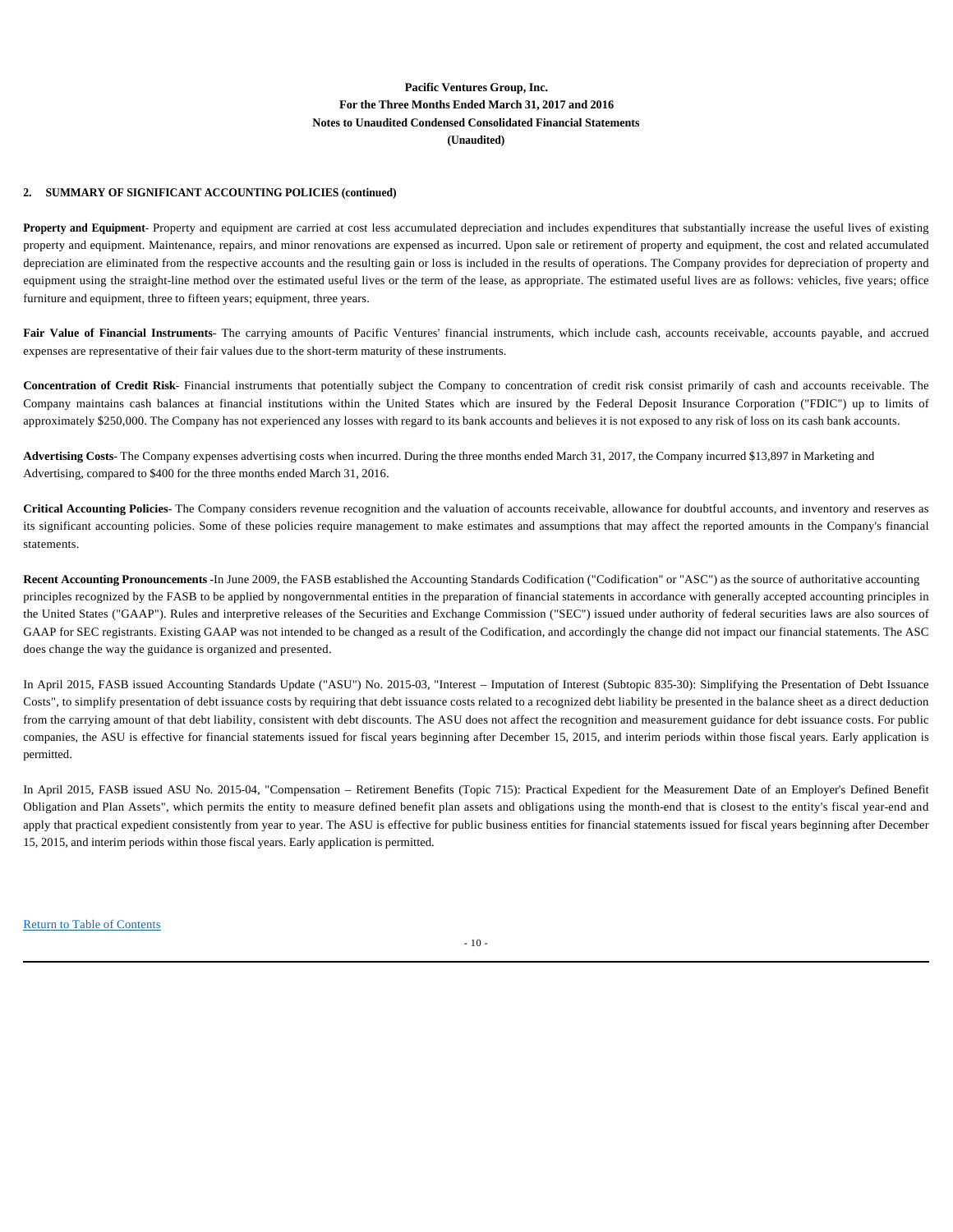# **2. SUMMARY OF SIGNIFICANT ACCOUNTING POLICIES (continued)**

In April 2015, FASB issued ASU No. 2015-05, "Intangibles – Goodwill and Other – Internal-Use Software (Subtopic 350-40): Customer's Accounting for Fees Paid in a Cloud Computing Arrangement", which provides guidance to customers about whether a cloud computing arrangement includes a software license. If such includes a software license, then the customer should account for the software license element of the arrangement consistent with the acquisition of other software licenses. If the arrangement does not include a software license, the customer should account for it as a service contract. For public business entities, the ASU is effective for annual periods, including interim periods within those annual periods, beginning after December 15, 2015. Early application is permitted.

In April 2015, FASB issued ASU No. 2015-06, "Earnings Per Share (Topic 260): Effects on Historical Earnings per Unit of Master Limited Partnership Dropdown Transactions", which specifies that, for purposes of calculating historical earnings per unit under the two-class method, the earnings (losses) of a transferred business before the date of a drop down transaction should be allocated entirely to the general partner. In that circumstance, the previously reported earnings per unit of the limited partners (which is typically the earnings per unit measure presented in the financial statements) would not change as a result of the dropdown transaction. Qualitative disclosures about how the rights to the earnings (losses) differ before and after the dropdown transaction occurs for purposes of computing earnings per unit under the two-class method also are required. The ASU is effective for fiscal years beginning after December 15, 2015, and interim periods within those fiscal years. Earlier application is permitted.

In June 2014, FASB issued ASU No. 2014-10, "Development Stage Entities (Topic 915): Elimination of Certain Financial Reporting Requirements, Including an Amendment to Variable Interest Entities Guidance in Topic 810, Consolidation". The update removes all incremental financial reporting requirements from GAAP for development stage entities, including the removal of Topic 915 from the FASB Accounting Standards Codification. In addition, the update adds an example disclosure in Risks and Uncertainties (Topic 275) to illustrate one way that an entity that has not begun planned principal operations could provide information about the risks and uncertainties related to the company's current activities. Furthermore, the update removes an exception provided to development stage entities in Consolidations (Topic 810) for determining whether an entity is a variable interest entity-which may change the consolidation analysis, consolidation decision, and disclosure requirements for a company that has an interest in a company in the development stage. The update is effective for the annual reporting periods beginning after December 15, 2014, including interim periods therein. Early application is permitted with the first annual reporting period or interim period for which the entity's financial statements have not yet been issued (Public business entities) or made available for issuance (other entities). Our company adopted this pronouncement.

In June 2014, FASB issued ASU No. 2014-12, "Compensation – Stock Compensation (Topic 718); Accounting for Share-Based Payments When the Terms of an Award Provide That a Performance Target Could Be Achieved after the Requisite Service Period". The amendments in this ASU apply to all reporting entities that grant their employees share-based payments in which the terms of the award provide that a performance target that affects vesting could be achieved after the requisite service period. The amendments require that a performance target that affects vesting and that could be achieved after the requisite service period be treated as a performance condition. A reporting entity should apply existing guidance in Topic 718 as it relates to awards with performance conditions that affect vesting to account for such awards. For all entities, the amendments in this ASU are effective for annual periods and interim periods within those annual periods beginning after December 15, 2015. Earlier adoption is permitted. Entities may apply the amendments in this ASU either (a) prospectively to all awards granted or modified after the effective date or (b) retrospectively to all awards with performance targets that are outstanding as of the beginning of the earliest annual period presented in the financial statements and to all new or modified awards thereafter. If retrospective transition is adopted, the cumulative effect of applying this Update as of the beginning of the earliest annual period presented in the financial statements should be recognized as an adjustment to the opening retained earnings balance at that date. Additionally, if retrospective transition is adopted, an entity may use hindsight in measuring and recognizing the compensation cost. This updated guidance is not expected to have a material impact on our results of operations, cash flows or financial condition.

Return to Table of Contents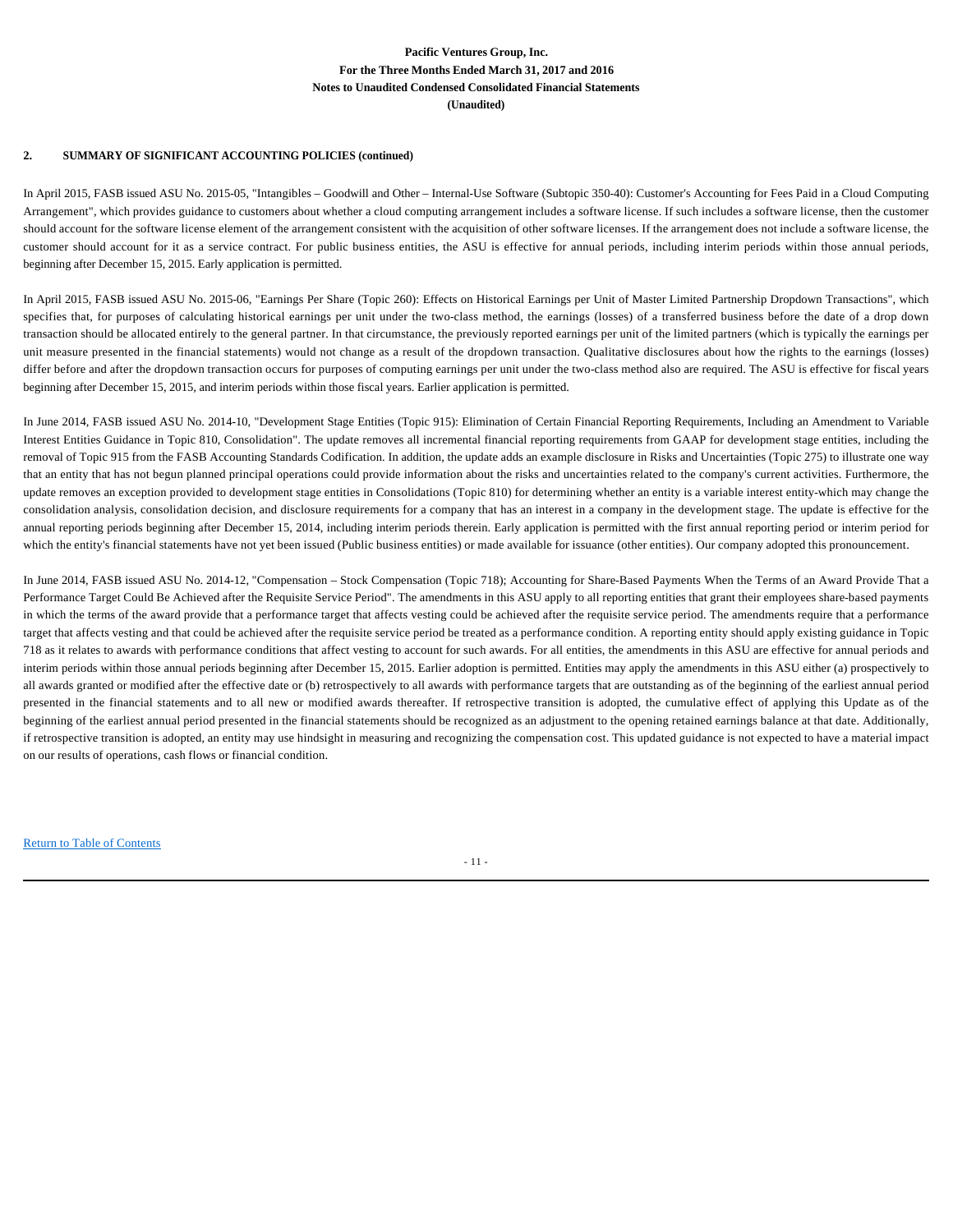# **2. SUMMARY OF SIGNIFICANT ACCOUNTING POLICIES (continued)**

In August 2014, the FASB issued ASU 2014-15 on "Presentation of Financial Statements Going Concern (Subtopic 205-40) – Disclosure of Uncertainties about an Entity's Ability to Continue as a Going Concern". Currently, there is no guidance in U.S. GAAP about management's responsibility to evaluate whether there is substantial doubt about an entity's ability to continue as a going concern or to provide related footnote disclosures. The amendments in this Update provide that guidance. In doing so, the amendments are intended to reduce diversity in the timing and content of footnote disclosures. The amendments require management to assess an entity's ability to continue as a going concern by incorporating and expanding upon certain principles that are currently in U.S. auditing standards. Specifically, the amendments (1) provide a definition of the term substantial doubt, (2) require an evaluation every reporting period including interim periods, (3) provide principles for considering the mitigating effect of management's plans, (4) require certain disclosures when substantial doubt is alleviated as a result of consideration of management's plans, (5) require an express statement and other disclosures when substantial doubt is not alleviated, and (6) require an assessment for a period of one year after the date that the financial statements are issued (or available to be issued).

All other newly issued accounting pronouncements which are not yet effective have been deemed either immaterial or not applicable.

The Company reviewed all other recently issued accounting pronouncements and determined these have no current applicability to the Company or their effect on the financial statements would not have been significant.

# **3. GOING CONCERN**

The accompanying consolidated financial statements have been prepared assuming the Company will continue as a going concern. As shown in the accompanying consolidated financial statements, the Company has incurred a net loss of \$76,065 for the three months ended March 31, 2017, and has an accumulated deficit of \$5,433,798 as of March 31, 2017.

In order to continue as a going concern, the Company will need, among other things, additional capital resources. The Company is significantly dependent upon its ability, and will continue to attempt, to secure equity and/or additional debt financing. There are no assurances that the Company will be successful and without sufficient financing it would be unlikely for the Company to continue as a going concern.

The unaudited consolidated financial statements do not include any adjustments relating to the recoverability and classification of recorded assets, or the amounts of and classification of liabilities that might be necessary in the event the Company cannot continue in existence. These conditions raise substantial doubt about the Company's ability to continue as a going concern. These unaudited consolidated financial statements do not include any adjustments that might arise from this uncertainty.

# **4. PROPERTY, PLANT AND EQUIPMENT**

Property, plant and equipment at March 31, 2017 and December 31, 2016, consisted of:

|                                 | March 31,<br>2017 |          |
|---------------------------------|-------------------|----------|
| Computers                       | 15,985            | 15,985   |
| Freezers                        | 39,153            | 39,153   |
| <b>Office Furniture</b>         | 15,687            | 15,687   |
| Rugs                            | 6,000             | 6,000    |
| Software - Accounting           | 2,901             | 2,901    |
| Telephone System                | 5,814             | 5,814    |
| Video Camera                    | 1,528             | 1,528    |
| <b>Accumulated Depreciation</b> | (56,229)          | (55,231) |
| Net Book Value                  | 30,839            | 31,838   |

Depreciation expense for each of the three-month periods ended March 31, 2017 and 2016 was \$998.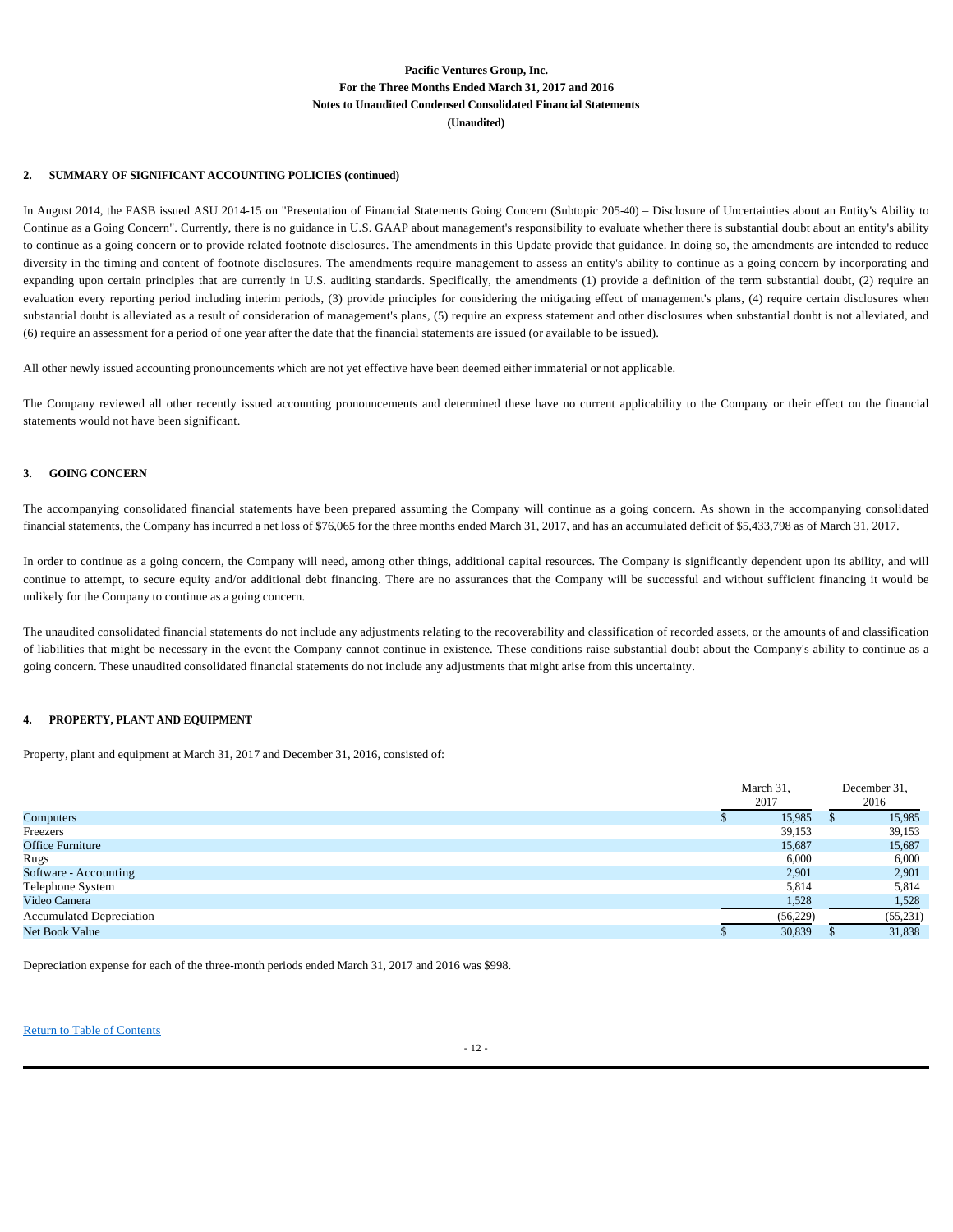## **5. ACCRUED EXPENSE**

As at March 31, 2017 the Company had accrued expenses of \$241,692, as compared to \$231,060 as of December 31, 2016. Accrued expenses as of March 31, 2017, include \$29,103 from the IPIC labor commission finding, and disputed liability of \$39,308, other accrued liabilities of \$52,259, and payroll liabilities of \$83,120.

# **6. RELATED PARTY TRANSACTIONS**

# *Notes Payable/Related Parties Summary As of March 31, 2017*

| <b>Note</b>       |  | <i>Issuance</i> | <b>Unpaid</b> |               |
|-------------------|--|-----------------|---------------|---------------|
| <b>Noteholder</b> |  | Amount          | Date          | <b>Amount</b> |
| Shannon Masjedi   |  | 150,000         | 12/10/2010    | 89,243        |
| Albert Masjedi    |  | 500,000         | 6/1/2016      | 342,772       |
| Marc Shenkman     |  | 10.000          | 3/14/2013     | 6,000         |
| Marc Shenkman     |  | 16.000          | 9/9/2014      | 10,000        |
| Marc Shenkman     |  | 10,000          | 2/21/2016     | 10,000        |
|                   |  |                 |               |               |
| <b>Total</b>      |  | 686,000         |               | 458,015       |
|                   |  |                 |               |               |

The following description represent note payable-related party transaction pre-reverse merger between Snöbar and the Company that were assumed by the Company as a condition to the merger agreement:

On December 10, 2010, Shannon Masjedi, Company President, Chief Executive Officer and Interim Chief Financial Officer, provided a loan of \$150,000 to MAS Global Distributors in the form of an unsecured promissory note with an interest rate of 3% per month and an unspecified term. The note has subsequently been modified to provide a maturity date of December 31, 2018. The principal balance of this note as of December 31, 2016 and March 31, 2017 was \$89,243. No notice of default has been given.

On June 1, 2016 Snöbar Holdings entered into a promissory note with Azizolla Masjedi, father-in-law to Shannon Masjedi, in an amount of \$500,000 to purchase all the shares and interests of International Production Impex Corporation ("IPIC"). The note matures on December 31, 2017. As of December 31, 2016 and March 31, 2017 the balance on this note was \$392,772 and \$342,772, respectively.

On March 14, 2013, Snöbar Holdings entered into an unsecured promissory note with a Marc Shenkman, Company Chairman of the Board of Directors. The note had a principal balance of \$10,000 with an interest rate of 5% per year, and an original maturity date of March 14, 2014, subsequently extended to December 31, 2020 with a reduced interest rate of 2% per year. Mr. Shenkman also agreed to make all interest retroactive and payment deferred to maturity. The note had an outstanding balance of \$6,000 as of December 31, 2016 and March 31, 2017.

On September 9, 2014, Snöbar Holdings entered into a second unsecured promissory note with Marc Shenkman, through his affiliate company Entrust Group for a total amount of \$6,000 and a third unsecured promissory note for a total amount of \$10,000, both at an annual interest rate of 2%. No term was provided for in each note, but Mr. Shenkman has subsequently agreed to a maturity date of December 31, 2020, and the accrual of interest rate and payment deferral to maturity. As of December 31, 2016 and March 31, 2017 the notes had balances of \$10,000 in each period.

The following transactions are post-merger and recorded directly with the Company:

On February 21, 2016, Marc Shenkman paid a legal bill of \$10,000 on behalf of the Company without executing a promissory note, however, the Company has recorded the value as if it were a promissory note at an interest rate per year of 2%. As of December 31, 2016 and March 31, 2017 the note had a balance of \$10,000.

As of December 31, 2016 the Company has short term Notes Payable to Related Parties of \$0 and long term Notes Payable to Related Parties of \$458,015.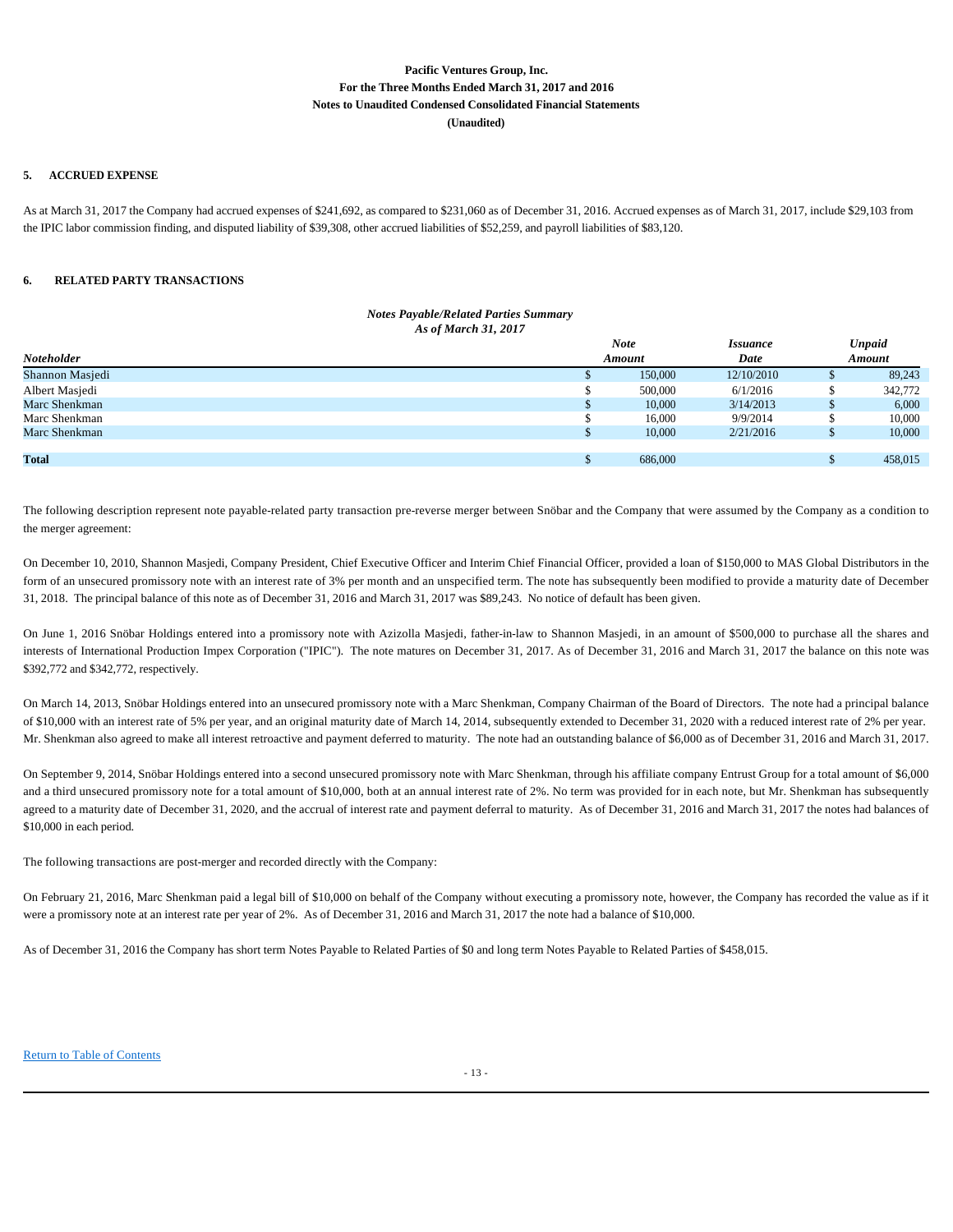## **7. NOTES PAYABLE**

On March 14, 2013, Snöbar Holdings entered into an unsecured promissory note with a certain unrelated third party, who is now a shareholder of the Company. The note had a principal balance of \$86,821 with an interest rate of 5% and had a maturity date of March 14, 2014. The note's maturity date has subsequently been extended to February 1, 2020. Interest owing on the note was extinguished in a subsequent extension of the term. The note is current and the entire balance is still owed and outstanding.

From 2012 through December 31, 2016, Shannon Masjedi has provided an unsecured credit line to the Company, payable on demand without interest. As of March 31, 2017, the balance under the credit line was \$136,945.

We believe that each reported transaction and relationship is on terms that are at least as fair to us as would be expected if those transactions were negotiated with third parties.

On May 19, 2014, Snöbar Holdings entered into a secured convertible promissory note with a certain unrelated third party with a principal balance of \$500,000. The note was secured by interests in cash, accounts receivable, other receivables, inventory, supplies, other assets of Snöbar Holdings including general intangibles and rights of each liquor license owned by Snöbar Trust. The note has an interest rate of 10% and an original maturity date of December 31, 2015. The Company was to make interest only payments beginning July 1, 2014. The lender determined Snöbar Holdings to be in default and on January 29, 2015, entered into a mutually agreed loan modification. The agreement increased the principal balance of the note as of December 31, 2014 to \$527,333 and all interest due and payable was deemed to have been paid and the conversion rights of the note were removed. The modification also removed and deleted, in its entirety, all secured interests in cash, accounts receivable, other receivables, inventory, supplies, and other assets of Snöbar Holdings, including intangibles, and rights of each liquor license owned by Snöbar Trust.

The maturity date was December 31, 2015.If Snöbar Holdings was not in default, the maturity date of the note would have automatically been extended to December 31, 2016 ("First Extended Maturity Date"). Commencing on January 1, 2016, Snöbar Holdings agreed to make monthly payments of \$15,000 until the First Extended Maturity Date. Assuming Snöbar Holdings is not in default with respect to its obligations as of the First Extended Maturity Date, the maturity date of the note shall automatically extend to December 31, 2017 ("Second Extended Maturity Date"). Commencing on January 1, 2017, the monthly payments will be increased to \$25,000 for every month until the Second Extended Maturity Date. All accrued but unpaid interest, charges and the remaining principal balance of the note is fully due and payable on the Second Extended Maturity Date.

On February 13, 2017, Pacific Ventures entered settlement with one of its creditors for \$527,333 of its long-term notes payable. The agreement called for issuance of 400,000 shares of Pacific Ventures' restricted common stock and \$200,000 in future cash payment comprising of \$25,000 on March 31, 2017, \$25,000 on March 31, 2018, \$25,000 on March 31, 2019, and \$125,000 on March 31, 2020. As of March 10, 2017, Pacific Ventures has issued to the creditor 400,000 shares of Pacific Ventures' restricted common stock, and has also paid the \$25,000 payment for the required March 31, 2017 cash payment. The balance of the note as of March 31, 2017 was\$175,000 compared to December 31, 2016 balance of \$527,333.

In March of 2017, Pacific Ventures entered into an unsecured promissory note for \$172,000 with a certain unrelated third party. The note bears 8% interest per annum and matures on November 14, 2017. The note is convertible to equity at a 45% discount or can be repaid in cash at the Company's discretion.

Return to Table of Contents

- 14 -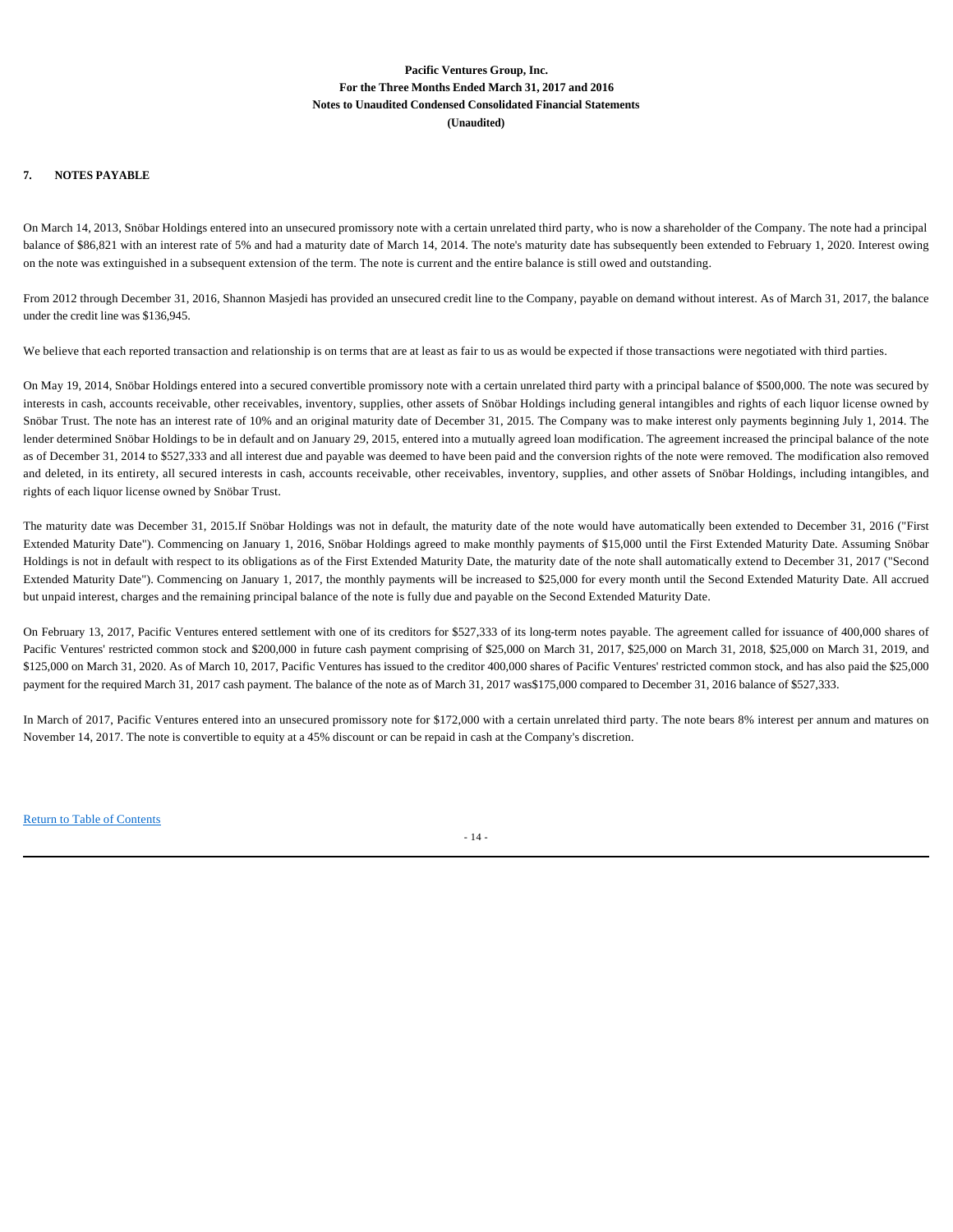## **8. STOCKHOLDERS' EQUITY**

# Share Exchange

On August 14, 2015, Snöbar Holdings entered into the Share Exchange Agreement with the Company and Snöbar Holdings' shareholders (the "Snöbar Shareholders") who held of record (i) at least 99% and up to 100% of the total issued and outstanding shares of Class A Common Stock and (ii) 100% of the total issued and outstanding shares of Class B Common Stock, of Snöbar Holding. In accordance with the terms and provisions of the Share Exchange Agreement, Pacific Ventures acquire all of the issued and outstanding shares of Snöbar Holdings' Class A and Class B Common Stock from Snöbar Shareholders, with Snöbar Holdings becoming a wholly owned subsidiary of the Company, in exchange for the issuance to the Snöbar Shareholders of 22,500,000 shares of restricted common stock of the Company and the issuance of 2,500,000 shares of restricted common stock of the Company to certain other persons (as set forth below).

The 2,500,000 shares of restricted common stock of the Company were issued for the following: 600,000 shares of restricted common stock were issued for services for a total of \$326,900 of non-cash expenses; a former officer of the Company received 1,000,000 shares of restricted common stock in exchange for his 1,000,000 shares of Series E Preferred Stock; and 900,000 shares of restricted common stock were issued to extinguish \$21,675 of debt due to a former officer and shareholder of the Company.

#### Common Stock and Preferred Stock

The Company is authorized to issue up to 10,000,000 shares of preferred stock, \$0.001 par value per share. Effective as of October 2016, the Company designated 1,000,000 shares of preferred stock as Series E Preferred Stock (the "Series E Preferred Stock"). Under the rights, preferences and privileges of the Series E Preferred Stock, for every share of Series E Preferred Stock held, the holder thereof has the voting rights equal to 10 shares of common stock. The Series E Preferred Stock is not convertible into any class of stock of the Company and has no preferences to dividends or liquidation rights. As of December 31, 2016 and 2015, there were 1,000,000 shares of Series E Preferred Stock issued and outstanding.

From January 1, 2016 through December 31, 2016, the Company sold 1,498,333 shares of its common stock to various investors for cash and other considerations.

From January 1, 2017 through March 31, 2017, the Company sold 475,168 shares of its common stock to various investors for cash and other considerations.

The Company is authorized to issue up to 100,000,000 shares of common stock, \$0.001 par value per share. Holders of common stock hold one vote per share. As of March 31, 2017 and December 31, 2016, there were 27,772,532 and 27,297,364 shares of common stock outstanding.

## **9. COMMITMENTS, CONTINGENCIES AND UNCERTAINTIES**

#### Operating Lease

The Company is currently obligated under two operating leases for office spaces and associated building expenses. Both leases are on a month to month basis.

## **10. SUBSEQUENT EVENTS**

ASC 855-16-50-4 establishes accounting and disclosure requirements for subsequent events. ASC 855 details the period after the balance sheet date during which we should evaluate events or transactions that occur for potential recognition or disclosure in the financial statements, the circumstances under which we should recognize events or transactions occurring after the balance sheet date in its financial statements and the required disclosures for such events.

On May 11, 2017, the Board of Directors of Pacific Ventures made some changes to its management team and Bob Smith was terminated for cause from all Executive position and Board of Director's responsibilities.

We have evaluated all subsequent events through the date these consolidated financial statements were issued, and determined the following are material to disclose.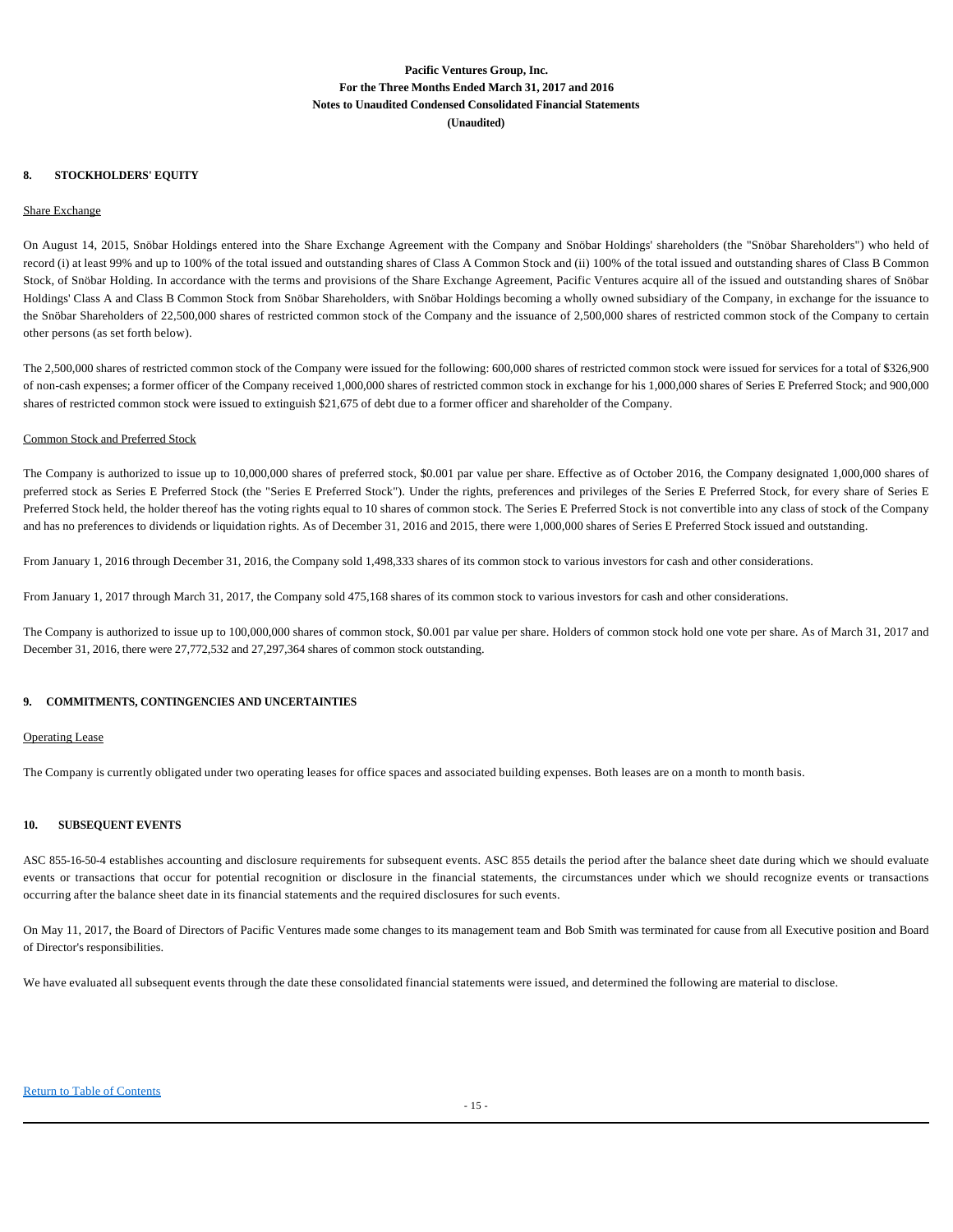#### **ITEM 2. MANAGEMENT'S DISCUSSION AND ANALYSIS OF FINANCIAL CONDITION AND RESULTS OF OPERATIONS**

#### **Forward-Looking Statements**

*This Amendment No.1 to the Quarterly Report on Form 10-Q/A (this "Quarterly Report") contains forward-looking statements. The Securities and Exchange Commission (the "SEC") encourages companies to disclose forward-looking information so that investors can better understand a company's future prospects and make informed investment decisions. This Quarterly Report and other written and oral statements that we make from time to time contain such forward-looking statements that set out anticipated results based on management's plans and assumptions regarding future events or performance. We have tried, wherever possible, to identify such statements by using words such as "anticipate,""estimate,""expect,""project,""intend,""plan,""believe,""will" and similar expressions in connection with any discussion of future operating or financial performance. In particular, these include statements relating to future actions, future performance or results of current and anticipated sales efforts, expenses, the outcome of contingencies, such as legal proceedings, and financial results.*

We caution that the factors described herein and other factors could cause our actual results of operations and financial condition to differ materially from those expressed in any *forward-looking statements we make and that investors should not place undue reliance on any such forward-looking statements. Further, any forward-looking statement speaks only as of the date on which such statement is made, and we undertake no obligation to update any forward-looking statement to reflect events or circumstances after the date on which such statement is made or to reflect the occurrence of anticipated or unanticipated events or circumstances. New factors emerge from time to time, and it is not possible for us to predict all of such factors. Further, we cannot assess the impact of each such factor on our results of operations or the extent to which any factor, or combination of factors, may cause actual results to differ materially from those contained in any forward-looking statements.*

#### **General**

The Company was incorporated under the laws of the State of Delaware on October 3, 1986, under the name AOA Corporation. On October 22, 2012, the Company changed its name to Pacific Ventures Group, Inc. Prior to the Share Exchange described below, the Company operated as an insurance holding company and through its subsidiaries, marketed and underwrote specialized property and casualty coverage in the general aviation insurance marketplace. However, in 1997, after selling several of its divisions, the Company's remaining insurance operations were placed into receivership and the Company ceased operating its insurance business.

The current structure of the Company resulted from a share exchange with Snöbar Holdings, Inc. ("Snöbar"), which was treated as a reverse merger for accounting purposes. On August 14, 2015, the Company entered into a share exchange agreement (the "Share Exchange Agreement") with Snöbar Holdings, Inc. ("Snöbar Holdings"), pursuant to which the Company acquired 100% of the issued and outstanding shares of Snöbar Holdings' Class A and Class B common stock in exchange for 22,500,000 restricted shares of the Company's common stock, as well as issuing 2,500,000 restricted shares of the Company's common stock to certain other persons (the "Share Exchange"). As the result of the Share Exchange, Snöbar Holdings. became the Company's wholly owned operating subsidiary and the business of Snöbar Holdings became the Company's sole business operations. In addition, Snöbar Holdings' majority owned subsidiary, MAS Global Distributors, Inc., a California corporation ("MGD"), became an indirect subsidiary of the Company.

Since the Share Exchange represented a change in control of the Company and a change in its business operations, the Company's business operations changed to that of Snöbar Holdings and the discussions of the Company's business operations contained in this Quarterly Report are solely that of Snöbar Holdings and its affiliates and subsidiaries comprising of the Snöbar Trust, IPIC and MGD.

Snöbar Holdings was formed under the laws of the State of Delaware on January 7, 2013. Snöbar Holdings is the trustor and sole beneficiary of Snöbar Trust, a California trust (the "Trust"), which was formed in June 1, 2013. The current trustee that holds legal title to the Trust is Clark Rutledge, who is the father of Shannon Masjedi, who is the Company's President, Chief Executive Officer, Interim Chief Financial Officer and majority stockholder. The Trust owns 100% of the shares of International Production Impex Corporation, a California corporation ("IPIC"), which was formed on August 2, 2001. IPIC is in the business of selling alcohol-infused ice cream and ice-pops, and holds all of the rights to the liquor licenses to sell such products and trade names "SnöBar". Accordingly, the Trust holds all ownership interest of IPIC and its liquor licenses, permitting IPIC to sell its product to distributors, with all income, expense, gains and losses rolling up to the Trust, of which Snöbar Holdings is the sole beneficiary. Snöbar Holdings also owns 99.9% of the shares of MAS Global Distributors, Inc., a California corporation ("MGD"). MGD is in the business of selling and leasing freezers and providing marketing services. As a result of the foregoing structure, Snöbar Holdings is the primary beneficiary of all assets, liabilities and any income received from the business of the Trust and IPIC through the Trust and is the parent company of MGD.

- 16 -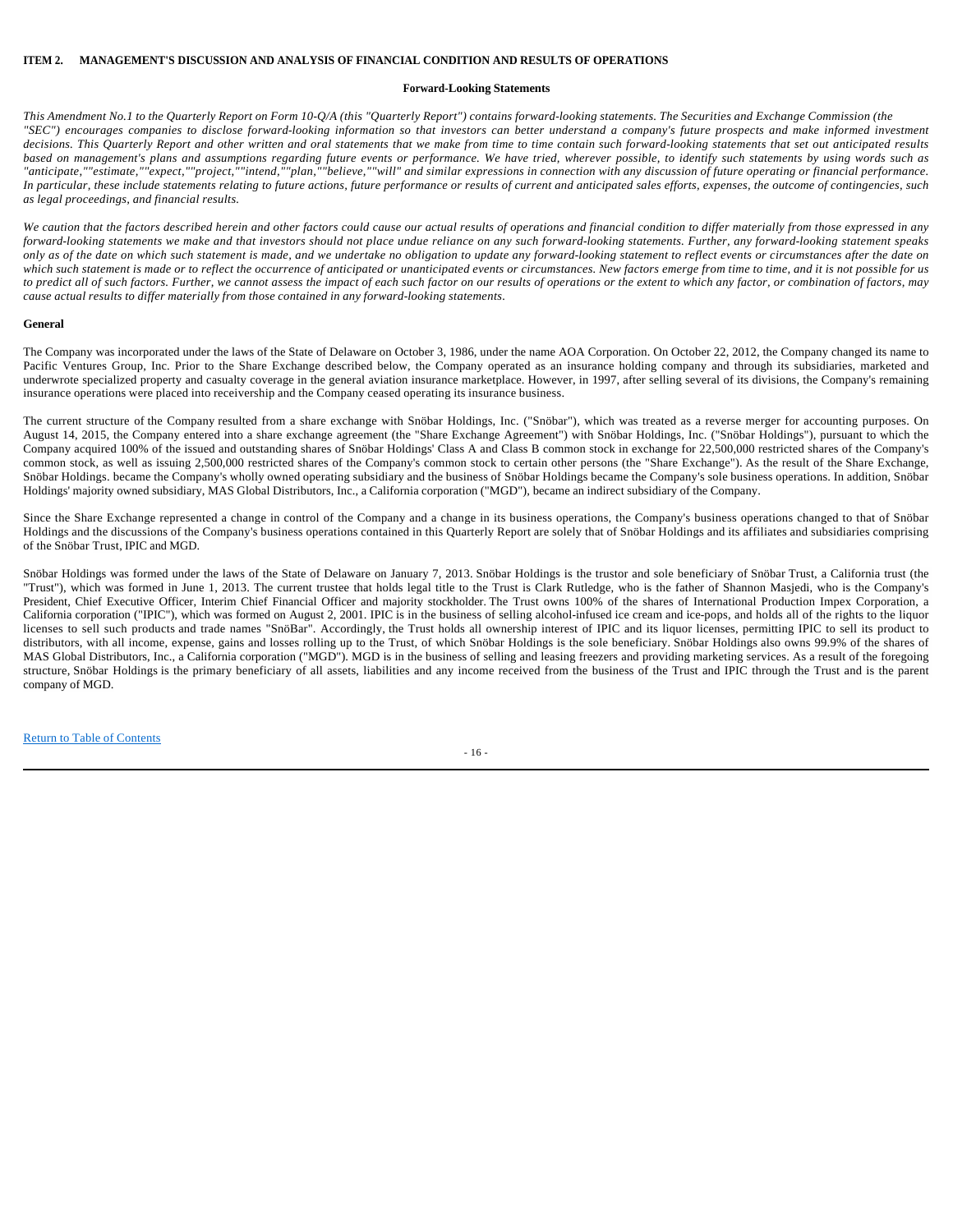The Trust and IPIC are considered variable interest entities ("VIEs") and Snöbar Holdings is identified as the primary beneficiary of the Trust and IPIC. Under the Financial Accounting Standards Board ("FASB") Accounting Standards Codification ("ASC") 810, Snöbar Holdings performs ongoing reassessments of whether it is the primary beneficiary of a VIE. As the assessment of Snöbar Holdings' management is that Snöbar Holdings has the power to direct the activities of a VIE that most significantly impact the VIE's activities (it is responsible for establishing and operating IPIC), and the obligation to absorb losses of the VIE that could potentially be significant to the VIE and the right to receive benefits from the VIE that could potentially be significant to the VIE's economic performance, it was therefore concluded by management that Snöbar Holdings is the primary beneficiary of the Trust and IPIC. As such, the Trust and IPIC were consolidated in the financial statements of Snöbar Holdings since the inception of the Trust, in the case of the Trust, and since the inception of Snöbar Holdings, in the case of IPIC.

#### **Description of the Business Operations of Snöbar Holdings**

Snöbar Holdings is the trustor and sole beneficiary of the Trust. The Trust owns 100% of the shares of IPIC. IPIC is the owner of liquor licenses and the trade name "SnöBar" and is in the business of selling and distributing alcohol-infused ice creams and ice-pops through its distributors. Snöbar Holdings also owns 99.9% of the shares of MGD. MGD is in the business of selling and leasing freezers and providing marketing services. As a matter of law, IPIC may not be engaged in any business similar to MGD.As a result of the foregoing, Snöbar Holdings is the beneficiary of all assets, liabilities and any income received from the business of IPIC through the Trust and is the parent company of MGD.

IPIC is a food, beverage and alcohol distribution company that is in the business of selling alcohol-infused ice cream and ice-pops, and holds all of the rights to the liquor licenses to sell such products and trade names "SnöBar". IPIC is initially marketing two products: SnöBar alcohol infused ice pops, and SnöBar alcohol infused ice cream and sorbet. SnöBar ice pops are original frozen alcohol beverage bars, similar to popsicles on a stick, but made with premium liquor such as premium tequila and vodka and are currently manufactured in three flavors, Margarita, Cosmopolitan and Mojito. The alcohol freezing technology used to produce these beverage bars can be applied to almost any alcohol type and mixture, presenting significant market potential and an almost unlimited variety of flavors and employment of premium brands. Each ice pop is the equivalent of a full cocktail.

SnöBar ice cream is an additional innovative product that the Company is marketing using proprietary formulas and technology. These products are premium ice cream and sorbets that are distilled spirit cocktails containing up to 15% quality liqueurs and liquors. Currently, there are four flavors available: Brandy Alexander; Brandy Alexander with chocolate chips; Grasshopper; and Pink Squirrel. There are also numerous different liquor ice cream flavors in development in classic ice cream drink styles such as Coffee Liqueur Ice Cream, Piña Colada Sorbet, Sherry Ice Cream, and Strawberry Margarita Sorbet. The product contains ultra premium dairy and the highest quality of ingredients.

What makes the SnöBar products unique in the Company's view is the proprietary formulation and method of manufacturing. SnöBar ice pops and SnöBar ice cream use a system to stabilize the alcohol molecule, whereby the alcohol content, quality and flavor is not degraded during the production process. The technology is also applicable to other food and beverage products such as yogurt, water ice creations and alcohol based goods. IPIC has begun the process of obtaining trade secret and other intellectual property protections as to these unique technologies. The SnöBar brand is fully trademarked within the USA and is currently seeking worldwide trademark rights.

SnöBar brand products have been through extensive consumer testing across all age groups and sexes over 21 years of age. According to the results of the consumer testing, there is a large untapped market potential for frozen alcohol desserts. Market research shows that there are very few alcohol infused ice-creams and ice pops available in the U.S. markets and the few that are out there are of lower quality ingredients and are not mass produced. IPIC holds several Federal and State granted liquor licenses. These licenses allow the Snöbar product line to be introduced and distributed in 95% of the United States. IPIC desires to be the first to mass market the SnöBar alcohol-infused products in this untapped and sizeable market segment and capitalize on these two exclusive products. IPIC only uses the finest of ingredients and dairy to produce SnöBar products and strives to achieve the highest quality of texture and taste for all of the SnöBar products. IPIC believes that the SnöBar brand has the potential to scale on a national and international level with worldwide distribution capabilities.

As of March 31, 2017, Snöbar products are currently being sold in the east coast by our distributor. The Company's management has been actively constructing an online platform that will allow Snöbar distribution on a national level. Please see "Plan of Operations" below for further detail.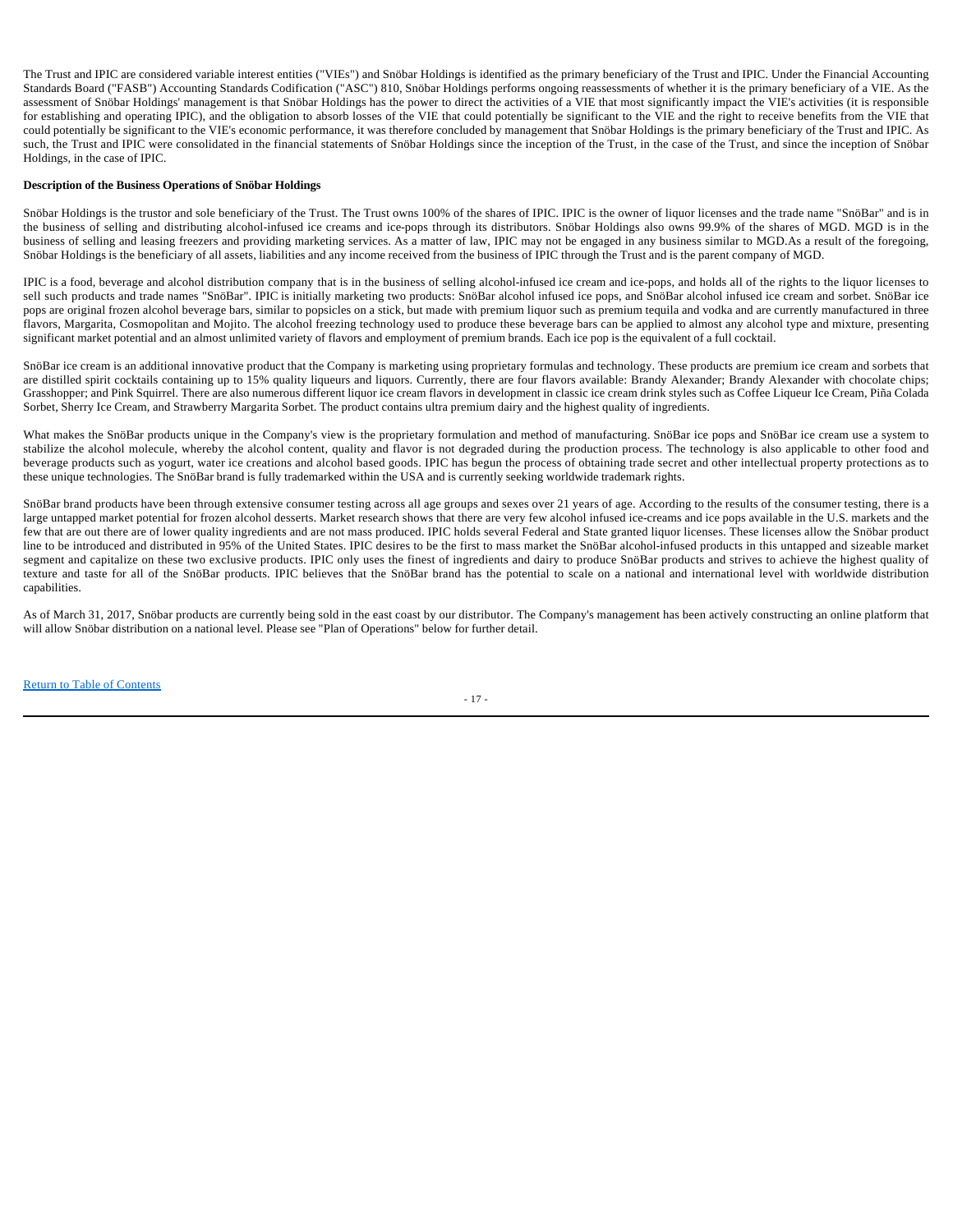#### **Plan of Operations**

As of the date of this Quarterly Report, Snöbar products are currently being sold in the east coast of United States by the Company's distributor. The Company's management has been actively constructing an online platform that will allow Snöbar distribution on a national level. The Company's platform is complete and ready to "go live" and, with the aim of purchasing inventory as well as increasing sales and marketing efforts, the Company seeks to raise additional capital to execute on its business plan.

The Company will need approximately \$500,000 to sustain its operations for the next 12 months. The Company's plan of action in the next 12 months is to continue development of the Snöbar Product Line and fulfill the current orders that the brand has in hand from the Company's distributor in South Carolina as well as from other accounts. The Snöbar Product Line will have two fulfillment centers to ship the online orders, one in California to service west of the Mississippi and another fulfillment center in South Carolina to service east of the Mississippi. These fulfillment centers are established and ready to proceed as soon as inventory is purchased.

The Company's anticipated general and administrative costs can be expected to increase due to additional marketing costs associated with online sales. Specifically, the Company expects to utilize marketing and promotions through social media, radio and other avenues to create more brand awareness. The Company expects to continue to utilize independent contractors and not increase the number of employees.

The Company's plan is to increase sales revenue from the sale of the SnöBar products to meet its operating needs. However, it is very likely that the Company will not be able to increase its sales revenue sufficiently to meet these needs in time. It is also unlikely that the Company will be able to satisfy all of its obligations to pay interest and repay principal in the estimated aggregate amount of \$570,800 due and payable within the next 12 months under the various forms of our outstanding debt. Although the Company has been able to extend the maturity dates as well as repayment terms of a substantial amount of such debt, there is no assurance that the Company will be able to further extend such repayments or maturity dates to avoid a default, as such further extension depends on the consent of the holders of such debt. If the Company is unable to make such payments and repayments and unable to extend and delay required payments or maturities of such debt, the holders of such debt will have the right to take legal action seeking enforcement of the debt. If any legal action is taken against it, the Company would face the risk of having to deplete our limited cash resources to defend against such suit or face the entry of a default judgment. In either event, such action would have grave impact on the Company's operations. The Company's ability to continue operations will be dependent upon the successful completion of additional long-term or permanent equity financing, the support of creditors and shareholders, and, ultimately, the achievement of profitable operations. There can be no assurances that the Company will be successful, which would in turn significantly affect our ability to be successful in its new business plan. If not, the Company will likely be required to reduce operations or liquidate assets. The Company will continue to evaluate its projected expenditures relative to its available cash and to seek additional means of financing in order to satisfy the Company's working capital and other cash requirements.

#### **Results of Operations**

#### *Three Months Ended March 31, 2017, as Compared to Three Months Ended March 31, 2016*

*Revenues* – Sales, net of discounts for each of the three month periods ended March 31, 2017 and 2016, was \$0.

*Operating Expenses* – Total operating expenses for the three months ended March 31, 2017 were \$88,106, as compared to \$36,204 for the three months ended March 31, 2016. The \$51,903 increase was due to increasing operating activities during the period that due to a restructuring of sales, marketing, and promotional activities to address a growing digital marketplace consequently increased general and administrative expenses, professional fees, and research and development.

Selling, General and Administrative Expenses – General and administrative expenses for the three months ended March 31, 2017 were \$81,608, as compared to \$27,568 for the three months ended March 31, 2016, which increases was primarily due to an increase in business development expenses, travel expenses, and other overhead expenses.

*Marketing and Advertising –* Marketing and advertising expenses for the three months ended March 31, 2017 were\$13,897. These expenditures were related to development of a new digital sales platform. No sales and marketing expenses were recorded for the three months ended March 31, 2016.

*Depreciation Expense –* Depreciation expense for each of the three month periods ended March 31, 2017 and 2016 was \$998.

## - 18 -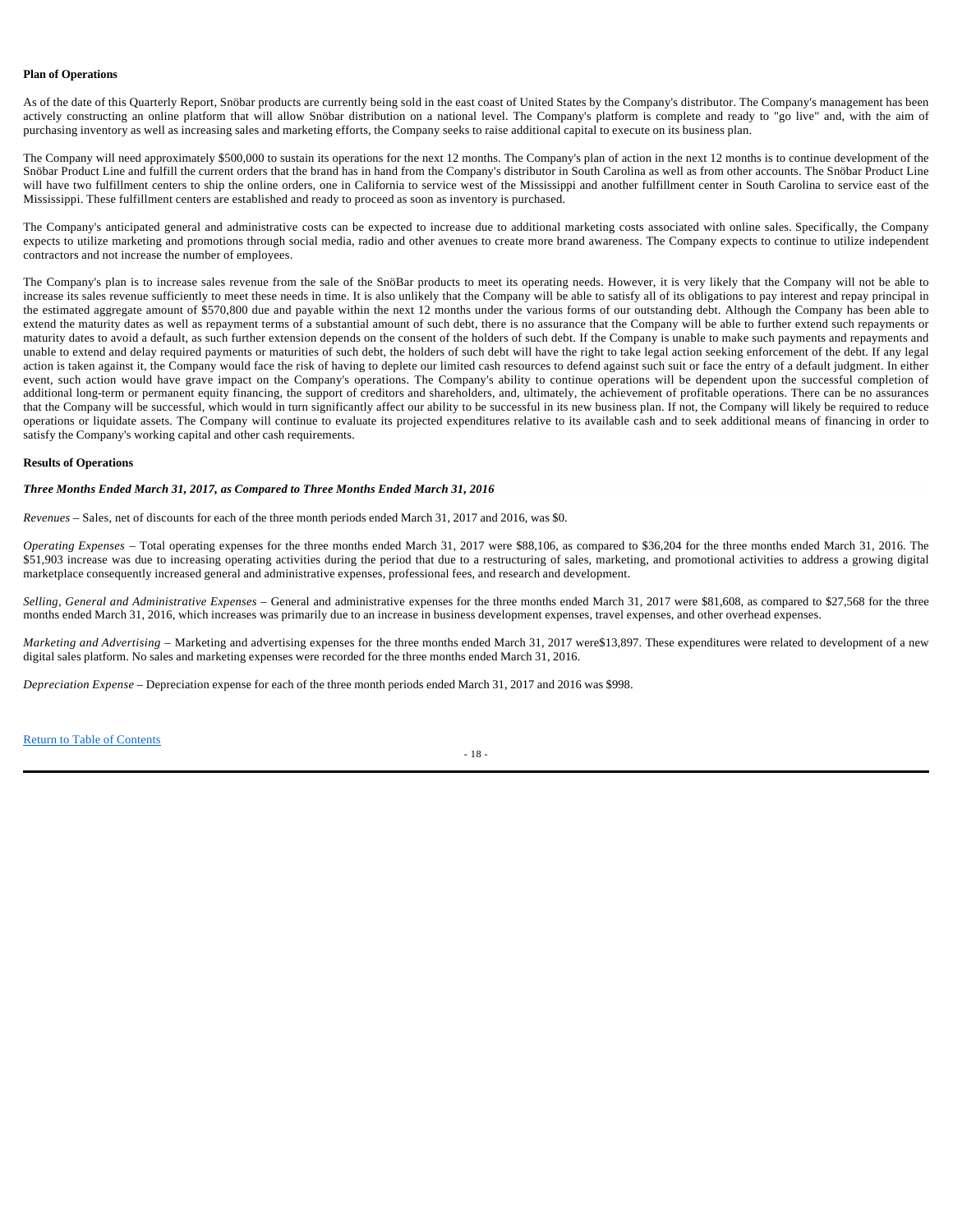Salaries and Wages – Salaries and wages for the three months ended March 31, 2017 were \$5,500, as compared to \$7,637 for the three months ended March 31, 2016, which decrease was due to cost cutting measures implemented previously that froze compensation accrual for senior management. This action was primarily responsible for the reduction of compensation of staff during the period under review.

*Other Non-Operating Income and Expenses* – Total non-operating income for the three months ended March 31, 2017 was \$15,042, offset by \$3,000 in interest expenses, as compared to \$0 for the three months ended March 31, 2016. The increase was due to amortization of licensing fees.

*Net Loss* – Net loss for three months ended March 31, 2017 was \$76,065, as compared to a net loss of \$36,204 for the three months ended March 31, 2016, which increase was due primarily to increased operating expenses and the accrual of fees, legal fees and penalties under the Company's licensing contract.

### **Financial Condition, Liquidity and Capital Resources**

As of March 31, 2017, we had a working capital deficit of \$365,745, consisting of \$50,233 in cash, \$189 in accounts receivable, and \$1,500 in deposits offset by accounts payable \$174,975, accrued expenses of \$241,692 and \$1,000 in the current portion of notes payable. The \$31,064 decrease in working capital deficit between December 31, 2016 and March 31, 2016 resulted from an increase in our cash position and elimination of deferred revenues. For the three-month period ended March 31, 2017, we used \$91,814 of cash in operating activities and obtained cash of \$116,763 from financing activities, resulting in an increase in cash of \$24,949for such period from \$101 at the comparable prior period ended March 31, 2016.

In the three-month period ended March 31, 2016, we had a working capital deficit of \$396,809, consisting of \$25,284 in cash, \$983 in accounts receivable and \$1,500 in deposits, offset by current liabilities of \$174,975 in accounts payable, \$241,692 in accrued expenses, \$15,045 in deferred revenue, and \$1,000 in the current portion of notes payable. Cash of \$36,204 was used in operations, and \$31,417 was provided by financing activities, resulting in an increase in cash of \$101 for such period.

Total current assets as of March 31, 2017were\$51,922, as compared to \$27,767, an increase of \$24,155, while current liabilities for the three month periods ended March 31, 2017 and 2016 were\$417,667 and \$424,576, respectively, a negligible difference. We have incurred operating losses, and as at March 31, 2017, we have accumulated deficit of \$5,433,798. These factors raise substantial doubt about our ability to continue as a going concern.

Changes in the composition of our Notes Payable and Notes Payable-Related Parties are presented in the table below:

|                                | As of December 31, 2016 |                  |           |         | As of March 31, 2017 |           |         |  |
|--------------------------------|-------------------------|------------------|-----------|---------|----------------------|-----------|---------|--|
|                                | Current                 | <b>Long Term</b> |           | Current |                      | Long Term |         |  |
| <b>Notes Payable - Related</b> |                         |                  | 684,048   |         |                      |           | 458,015 |  |
| <b>Notes Payable</b>           | 1.000                   |                  | 527.333   |         | 1,000                |           | 527,333 |  |
| Total                          | 1,000                   |                  | 1.211.381 |         | 1,000                |           | 985,348 |  |

Total Notes Payable for related and unrelated parties decreased \$226,033 from the fiscal year ended December 31, 2016 of \$1,212,381 to \$985,348 in the three month period ended March 31, 2017. Certain related party notes were discharged between December 31, 2016 and March 31, 2017.

We had a net operating loss of \$76,065 for the three month period ended March 31, 2017, as compared to a net operating loss of \$36,204 during the comparable prior period ended March 31, 2016. The Company had accumulated deficits of \$5,433,798 as of March 31, 2017 compared to \$5,327,102 in for the fiscal year ended December 31, 2016.

Our principal sources of liquidity have been cash generated by issuing new shares of the Company's common stock.

- 19 -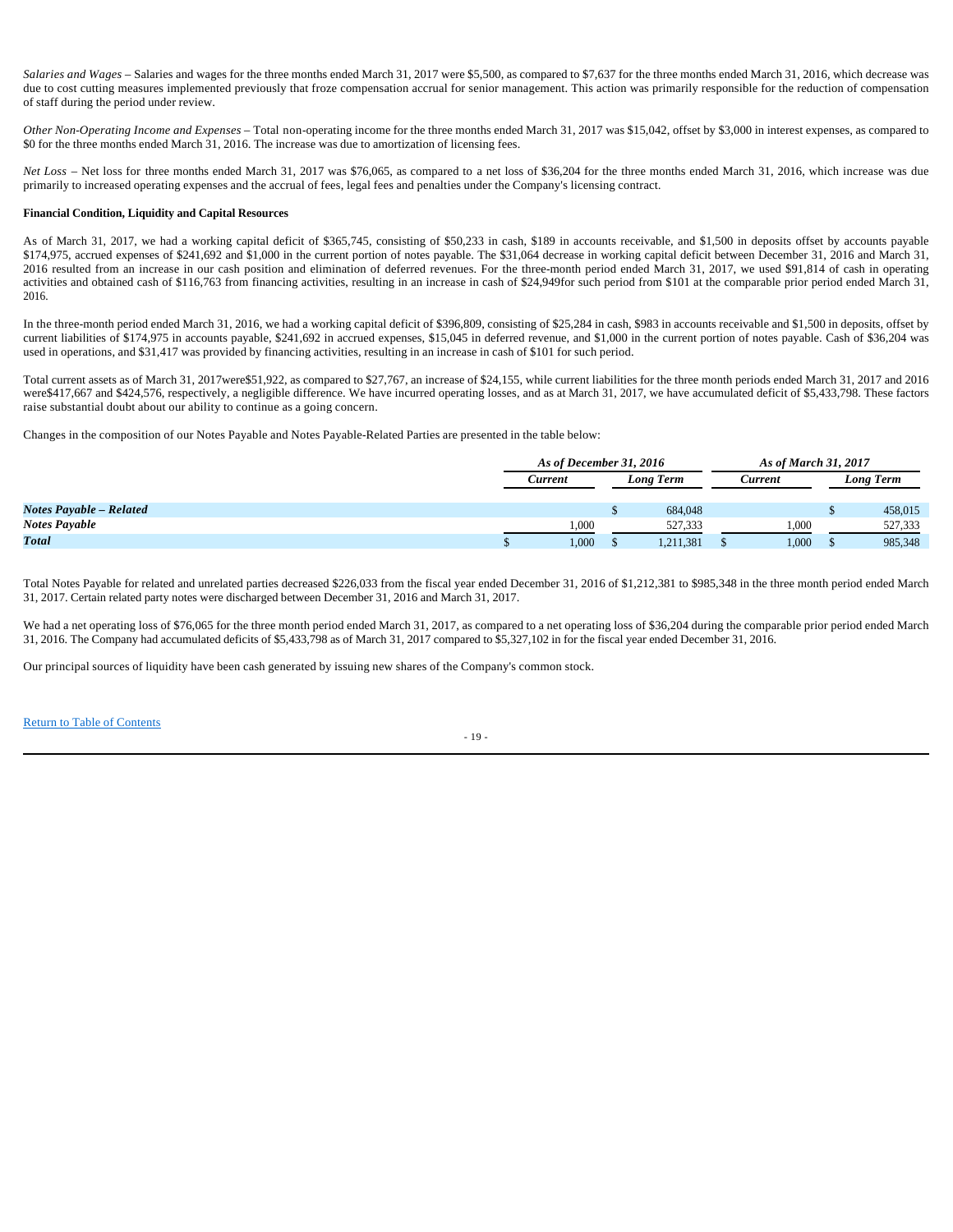In order to be able to achieve our strategic goals, we need to further expand our business and financing activities. Expanding market awareness of the SnöBar products and our international distribution networks, together with further improvement of the SnöBar products will require future capital and liquidity expansion. Since our inception in January 2013, our shareholders have contributed a significant amount of capital making it possible for us to develop and market the SnöBar products. To continue to develop our product offerings and generate sales, a significant capital increase has been and will continue to be required. We plan to continue raising capital in order to meet our liquidity needs. However, we may be unable to raise sufficient additional capital when we need it or to raise capital on favorable terms or at all. If we are unable to obtain adequate funds on reasonable terms, we may be required to significantly curtail or discontinue operations or obtain funds by entering into financing agreements on unattractive terms. We do not currently have any contractual restrictions on our ability to incur debt and, accordingly we could incur significant amounts of indebtedness to finance operations. Any such indebtedness could contain covenants which would restrict our operations.

#### **Off-Balance Sheet Arrangements**

There are no off-balance sheet arrangements that have or are reasonably likely to have a current or future effect on our financial condition, changes in financial condition, revenues or expenses, results of operations, liquidity, capital expenditures or capital resources that is material to investors.

#### **Critical Accounting Policies and Estimates**

The preparation of financial statements in conformity with accounting principles generally accepted in the United States of America ("GAAP") requires estimates and assumptions that affect the reported amounts of assets and liabilities, revenues and expenses, and related disclosures of contingent assets and liabilities in the consolidated financial statements and accompanying notes. The SEC has defined a company's critical accounting policies as the ones that are most important to the portrayal of the company's financial condition and results of operations, and which require the company to make its most difficult and subjective judgments, often as a result of the need to make estimates of matters that are inherently uncertain.

Based on this definition, we have identified the critical accounting policies and judgments addressed which are described in Note 2 to our condensed consolidated financial statements included elsewhere in this Quarterly Report. Although we believe that our estimates, assumptions and judgments are reasonable, they are based upon information presently available. Actual results may differ significantly from these estimates under different assumptions, judgments or conditions.

#### **Item 3. Quantitative and Qualitative Disclosures About Market Risk.**

Not required for smaller reporting companies.

#### **Item 4. Controls and Procedures.**

## **Evaluation of Disclosure Controls and Procedures**

As required by Securities Exchange Act of 1934, as amended (the "Exchange Act"), Rule 13a-15(b), we have carried out an evaluation (the "Evaluation"), under the supervision and with the participation of our management, including our Chief Executive Officer and Interim Chief Financial Officer, of the effectiveness of the design and operation of our management, and the design and operation of our disclosure controls and procedures as of March 31, 2017. Based upon an evaluation of the effectiveness of disclosure controls and procedures, our Chief Executive Officer and Interim Chief Financial Officer has concluded that as of the end of the period covered by this Quarterly Report, our disclosure controls and procedures (as defined in Rules 13a-15(e) or 15d-15(e) under the Exchange Act) were not effective because of the material weaknesses described below, in order to provide reasonable assurance that information required to be disclosed in our Exchange Act reports is recorded, processed, summarized and reported within the time periods specified by the rules and forms of the SEC and is accumulated and communicated to management, including the Chief Executive Officer and Interim Chief Financial Officer, as appropriate, to allow timely decisions regarding required disclosure (see below for further discussion). We had neither the resources, nor the personnel, to provide an adequate control environment.

- 20 -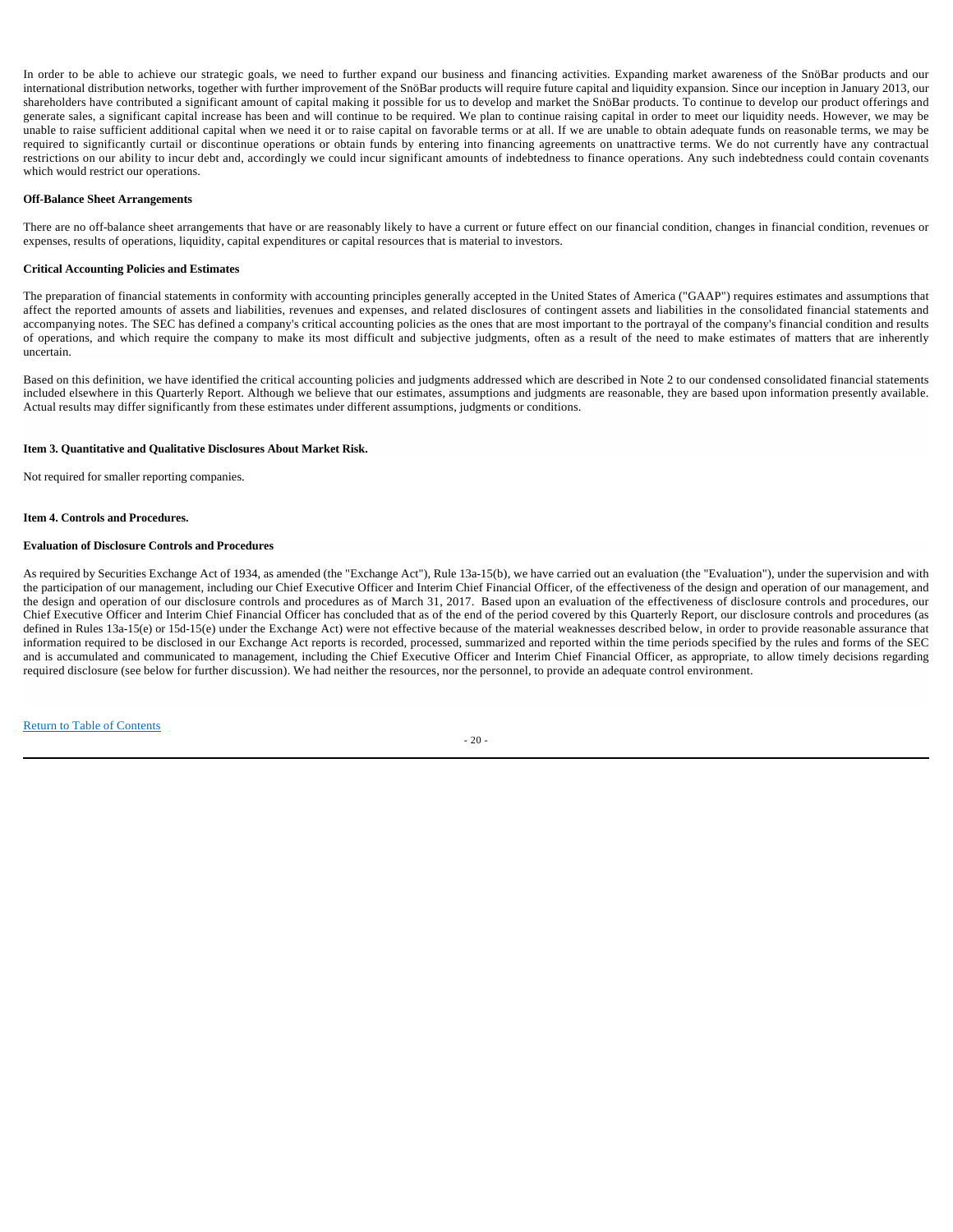Due to our limited resources, the following material weaknesses in our internal control over financial reporting existed at March 31, 2017:

we do not have written documentation of our internal control policies and procedures. Written documentation of key internal controls over financial reporting is a requirement of Section 404 of the Sarbanes-Oxley Act of 2002 (the "Sarbanes-Oxley Act");

we do not have sufficient segregation of duties within accounting functions, which is a basic internal control. Due to our limited size and early stage nature of operations, segregation of all conflicting duties may not always be possible and may not be economically feasible; however, to the extent possible, the initiation of transactions, the custody of assets and the recording of transactions should be performed by separate individuals;

we do not have an independent audit committee of our Board of Directors;

insufficient monitoring and review controls over the financial reporting closing process, including the lack of individuals with current knowledge of GAAP that led to the restatement of our previously issued financial statements; and

we outsource the functions of controller on an interim basis to assist us in implementing the necessary financial controls over the financial reporting and the utilization of internal management and staff to effectuate these controls.

We believe that these material weaknesses primarily related, in part, to our lack of sufficient staff with appropriate training in GAAP and SEC rules and regulations with respect to financial reporting functions, and the lack of robust accounting systems, as well as the lack of sufficient resources to hire such staff and implement these accounting systems.

If and when our financial resources allow, we plan to take a number of actions to correct these material weaknesses including, but not limited to, establishing an audit committee of our Board of Directors comprised of three independent directors, hiring a full-time Chief Financial Officer, adding experienced accounting and financial personnel and retaining third-party consultants to review our internal controls and recommend improvements.

It should be noted that any system of controls, however well designed and operated, can provide only reasonable and not absolute assurance that the objectives of the system are met. In addition, the design of any control system is based in part upon certain assumptions about the likelihood of certain events. Because of these and other inherent limitations of control systems, there can be no assurance that any design will succeed in achieving its stated goals under all potential future conditions, regardless of how remote.

# **Changes in Internal Control Over Financial Reporting**

There were no material changes in our internal control over financial reporting (as defined in Rule 13a-15(f) under the Exchange Act) that occurred as of March 31, 2017, that have materially affected, or are reasonably likely to materially affect, our internal control over financial reporting.

#### *CEO and CFO Certifications*

Exhibits 31.1 and 31.2 to this Quarterly Report are the Certifications of the Chief Executive Officer and the Interim Chief Financial Officer, respectively. These Certifications are required in accordance with Section 302 of the Sarbanes-Oxley Act (the "Section 302 Certifications"). This Item 4 of this Quarterly Report, which you are currently reading, is the information concerning the Evaluation referred to above and in the Section 302 Certifications and this information should be read in conjunction with the Section 302 Certifications for a more complete understanding of the topics presented.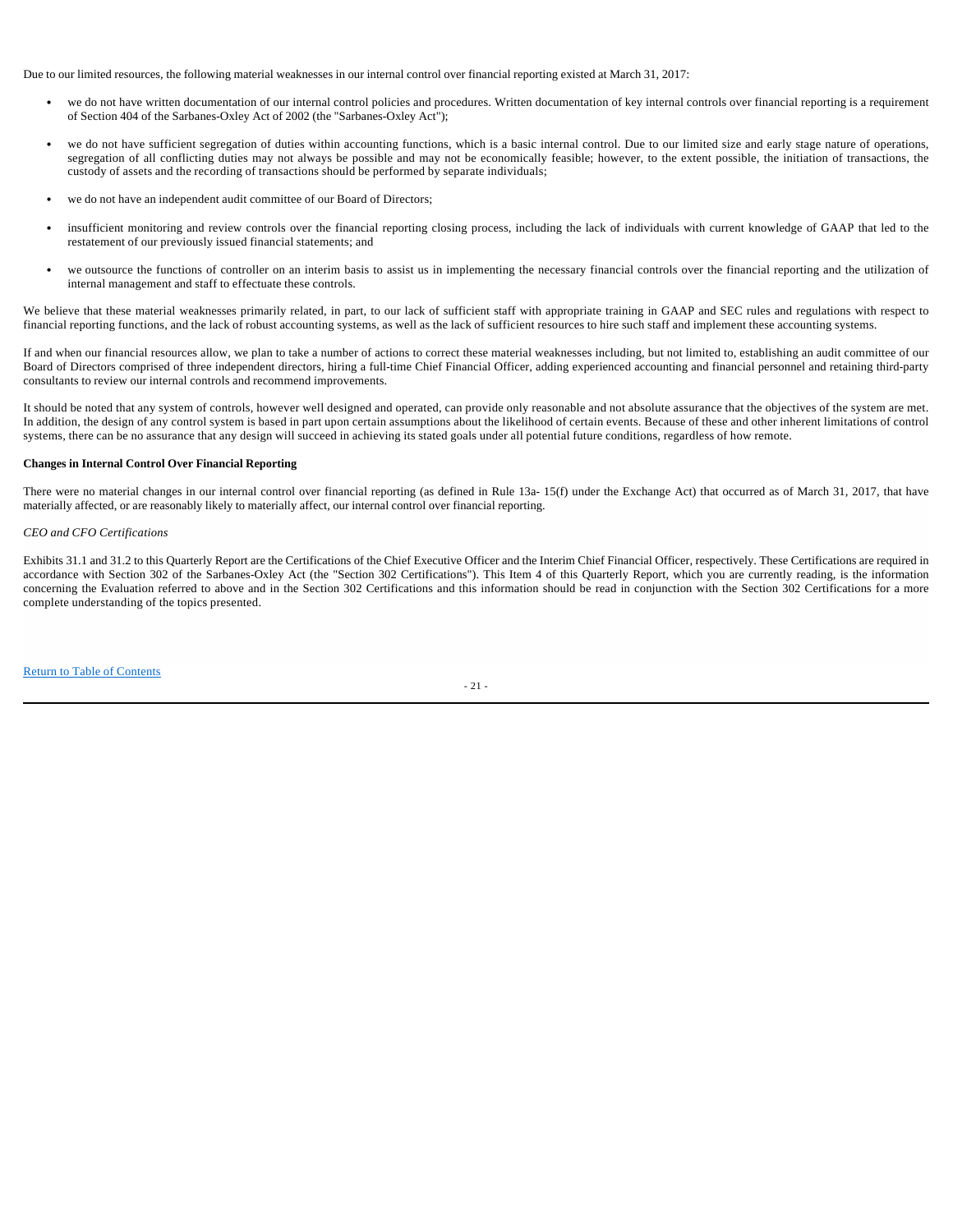## **PART II - OTHER INFORMATION**

# **ITEM 1. Legal Proceedings**

There are no legal proceedings that have occurred within the past ten years concerning our directors or officers which involved a criminal conviction, a criminal proceeding, an administrative or civil proceeding limiting one's participation in the securities or banking industries, or a finding of securities or commodities law violations. Except for Mrs. Masjedi, who filed for Chapter 7 personal bankruptcy in 2010, which was discharged in August 2011, and Mr. Shenkman, who filed for Chapter 11 personal bankruptcy in 2010, which was dismissed but not discharged in May 2012, none of our directors or officers have filed for or have been affiliated with any company that has filed for bankruptcy within the last ten years.

From time to time, we may become involved in various lawsuits and legal proceedings which arise in the ordinary course of business. However, litigation is subject to inherent uncertainties, and an adverse result in these or other matters may have, individually or in the aggregate, a material adverse effect on our business, financial condition or operating results. We are not aware of any proceedings to which any of our officers or directors, or any associate of any such officer or director, is a party adverse to us or any of our or has a material interest adverse to us or any of our subsidiaries.

## **ITEM 2. Unregistered Sales of Equity Securities and Use of Proceeds**

## **Recent Sales of Unregistered Securities**

From January 1, 2017 to March 31, 2017, the Company (i) issued 400,000 shares of its common stock as part of a settlement with one of its creditors, (ii) issued 45,168 shares of its common stock as additional consideration provided to certain unrelated third party lender that purchased \$50,000 of the Company's debt from Albert Masjedi, the father of the Company's President, Chief Executive Officer and Interim Chief Financial Officer, Ms. Masjedi, and (iii) sold 30,000 shares to various investors for aggregate cash proceeds of \$15,000.

From January 1, 2016 to March 31, 2016, the Company (i) issued 47,500 shares of its common stock to its legal adviser, which shares were subsequently canceled in December 2016, (ii) issued 50,000 shares to the Company's consultants and service providers, and (iii) sold 100,000 shares of its common stock to various investors for aggregate cash proceeds of \$30,000.

We believe the offers, sales and issuances of the securities described above were exempt from registration under the Securities Act of 1933, as amended (the "Securities Act"), in reliance on Section 4(a)(2) of the Securities Act and/or Rule 506 promulgated under Regulation D under the Securities Act as transactions by an issuer not involving a public offering. The purchasers of securities in each of these transactions acquired the securities for investment only and not with a view to or for sale in connection with any distribution thereof. Each of the purchasers of securities in these transactions was an accredited investor within the meaning of Rule 501 of Regulation D under the Securities Act and had adequate access, through employment, business or other relationships, to information about us. The sale of these securities was made without any general solicitation or advertising.

#### **Use of Proceeds of Registered Securities**

Not applicable.

# **Purchases of Equity Securities by Us and Affiliated Purchasers**

During the three months ended March 31, 2017, the Company has not purchased any equity securities nor have any officers or directors of the Company.

## **ITEM 3. Defaults Upon Senior Securities**

The Company is not aware of any defaults upon senior securities.

## **ITEM 4. Mine Safety Disclosures**

Not applicable.

#### **ITEM 5. Other Information.**

None.

- 22 -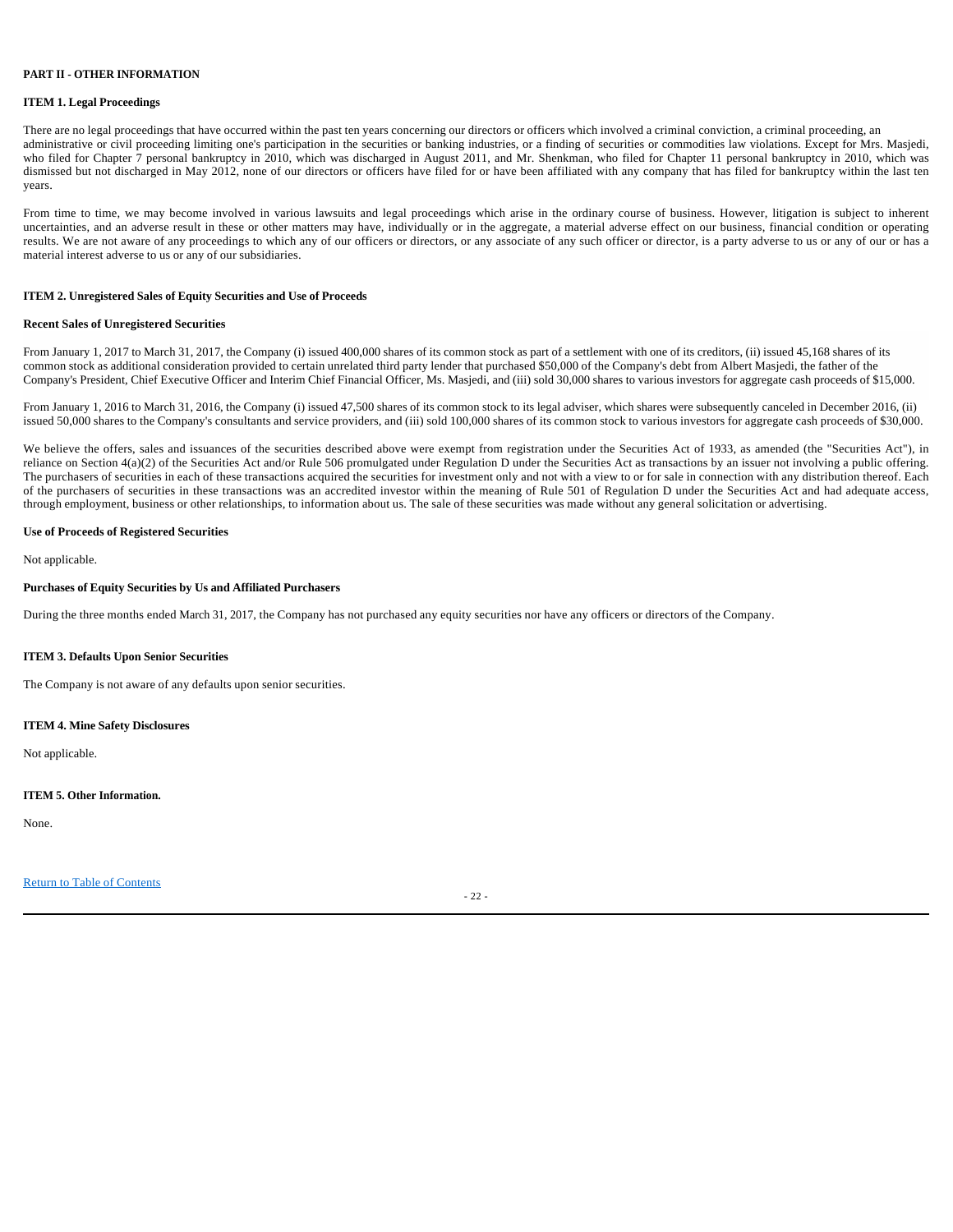# **ITEM 6. Exhibits**

| <b>Exhibit</b><br>Number                                                 | <b>Description</b>                                                                                                                                                                                                                                                                                                            |
|--------------------------------------------------------------------------|-------------------------------------------------------------------------------------------------------------------------------------------------------------------------------------------------------------------------------------------------------------------------------------------------------------------------------|
| 2.1                                                                      | Share Exchange Agreement, dated August 14, 2015, by and among the Company, Snöbar Holdings, Inc., and certain shareholders of Snöbar Holdings, Inc.<br>(Incorporated by reference to Exhibit 10.1 to the Company's Quarterly Report on Form 10-Q for the quarter ended June 30, 2015, filed with the SEC on August 14, 2015). |
| 2.2                                                                      | Amendment No. 1 to Share Exchange Agreement, dated August 21, 2015, by and among the Company, Snöbar Holdings, Inc., and certain shareholders of Snöbar<br>Holdings, Inc. (Incorporated by reference to Exhibit 2.2 to the Company's Current Report on Form 8-K, as filed with the SEC on September 25, 2015).                |
| 3.1                                                                      | Restated and Amended Certificate of Incorporation of the Company (Incorporated by reference to Exhibit 3.1 to the Company's Registration Statement on Form S-1/A.<br>as filed with the SEC on June 14, 2017).                                                                                                                 |
| 3.2                                                                      | Certificate of Designation of the Company establishing the Company's Series E Preferred Stock (Incorporated by reference to Exhibit 3.2 to the Company's Registration<br>Statement on Form 10, Amendment No. 1, as filed with the SEC on March 21, 2012).                                                                     |
| 3.3                                                                      | By-laws of the Company (Incorporated by reference to Exhibit 3.2 to the Company's Registration Statement on Form S-1/A, as filed with the SEC on June 14, 2017).                                                                                                                                                              |
| 3.4                                                                      | Amendment No. 1 to the Bylaws of the Company (Incorporated by reference to Exhibit 3.3 to the Company's Registration Statement on Form S-1/A, as filed with the<br>SEC on June 14, 2017).                                                                                                                                     |
| 10.1                                                                     | Co-Packaging Letter Agreement dated April 24, 2013, by and between International Production Impex Corporation and Brothers International Desserts, Inc.<br>(Incorporated by reference to Exhibit 10.1 to the Company's Current Report on Form 8-K, as filed with the SEC on September 25, 2015).                              |
| 10.2                                                                     | Distribution Agreement, dated March 16, 2015, between International Production Impex Corporation and Spectrum Entertainment & Events LLC (Incorporated by<br>reference to Exhibit 10.2 to the Company's Current Report on Form 8-K, as filed with the SEC on September 25, 2015).                                             |
| 10.3                                                                     | Distribution Agreement, dated June 5, 2015, between International Production Impex Corporation and Eddie Holman (Incorporated by reference to Exhibit 10.3 to the<br>Company's Current Report on Form 8-K, as filed with the SEC on September 25, 2015).                                                                      |
| 10.4                                                                     | Exclusive Distribution Agreement, dated February 3, 2015, between International Production Impex Corporation and Yes Consolidated, LLC (Incorporated by reference<br>to Exhibit 10.4 to the Company's Current Report on Form 8-K, as filed with the SEC on September 25, 2015).                                               |
| 10.5                                                                     | Distribution Agreement, dated May 1, 2015, between International Production Impex Corporation and Dejako Trading Company (Incorporated by reference to Exhibit<br>10.5 to the Company's Current Report on Form 8-K, as filed with the SEC on September 25, 2015).                                                             |
| 10.6                                                                     | Form of Lock-Up/Leak-Out Agreement between the Company and certain Snöbar Shareholders party thereto (Incorporated by reference to Exhibit 10.6 to the<br>Company's Current Report on Form 8-K, as filed with the SEC on September 25, 2015).                                                                                 |
| 10.7                                                                     | Anti-Dilution Agreement, dated September 25, 2015, among the Company and Brett Bertolami and Danzig Ltd. (Incorporated by reference to Exhibit 10.7 to the<br>Company's Current Report Form on Form 8-K, as filed with the SEC on September 25, 2015).                                                                        |
| 10.8                                                                     | Piggyback Registration Rights Agreement, dated September 25, 2015, by and among the Company, Snöbar Shareholders and other persons thereto (Incorporated by<br>reference to Exhibit 10.8 to the Company's Annual Report on Form 10-K, Amendment No. 1, as filed with the SEC on October 16, 2017).                            |
| 10.9                                                                     | Trust Agreement, dated June 1, 2013 by and between Snobar Holding, Inc. and Azizollah Masjedi(Incorporated by reference to Exhibit 10.9 to the Company's Annual<br>Report on Form 10-K, Amendment No. 1, as filed with the SEC on October 16, 2017).                                                                          |
| 10.10                                                                    | Form of Promissory Note by and between the Company and certain related parties.                                                                                                                                                                                                                                               |
| $31.1*$                                                                  | Certification of Principal Executive Officer pursuant to Section 302 of the Sarbanes-Oxley Act.                                                                                                                                                                                                                               |
| $31.2*$                                                                  | Certification of Principal Financial Officer pursuant to Section 302 of the Sarbanes-Oxley Act.                                                                                                                                                                                                                               |
| $32.1**$                                                                 | Certification of Principal Executive Officer and Principal Financial Officer pursuant to 18 U.S.C. Section 1350, as adopted pursuant to Section 906 of the Sarbanes-Oxley<br>Act of 2002.                                                                                                                                     |
| 101.INS*<br>101.SCH*<br>$101.CAL*$<br>101.DEF*<br>$101.LAB*$<br>101.PRE* | <b>XBRL Instance Document</b><br><b>XBRL Taxonomy Extension Schema Document</b><br><b>XBRL Taxonomy Extension Calculation Linkbase Document</b><br><b>XBRL Taxonomy Extension Definition Linkbase Document</b><br>XBRL Taxonomy Extension Label Linkbase Document<br>XBRL Taxonomy Extension Presentation Linkbase Document   |

\* Filed herewith.

\*\* Furnished herewith.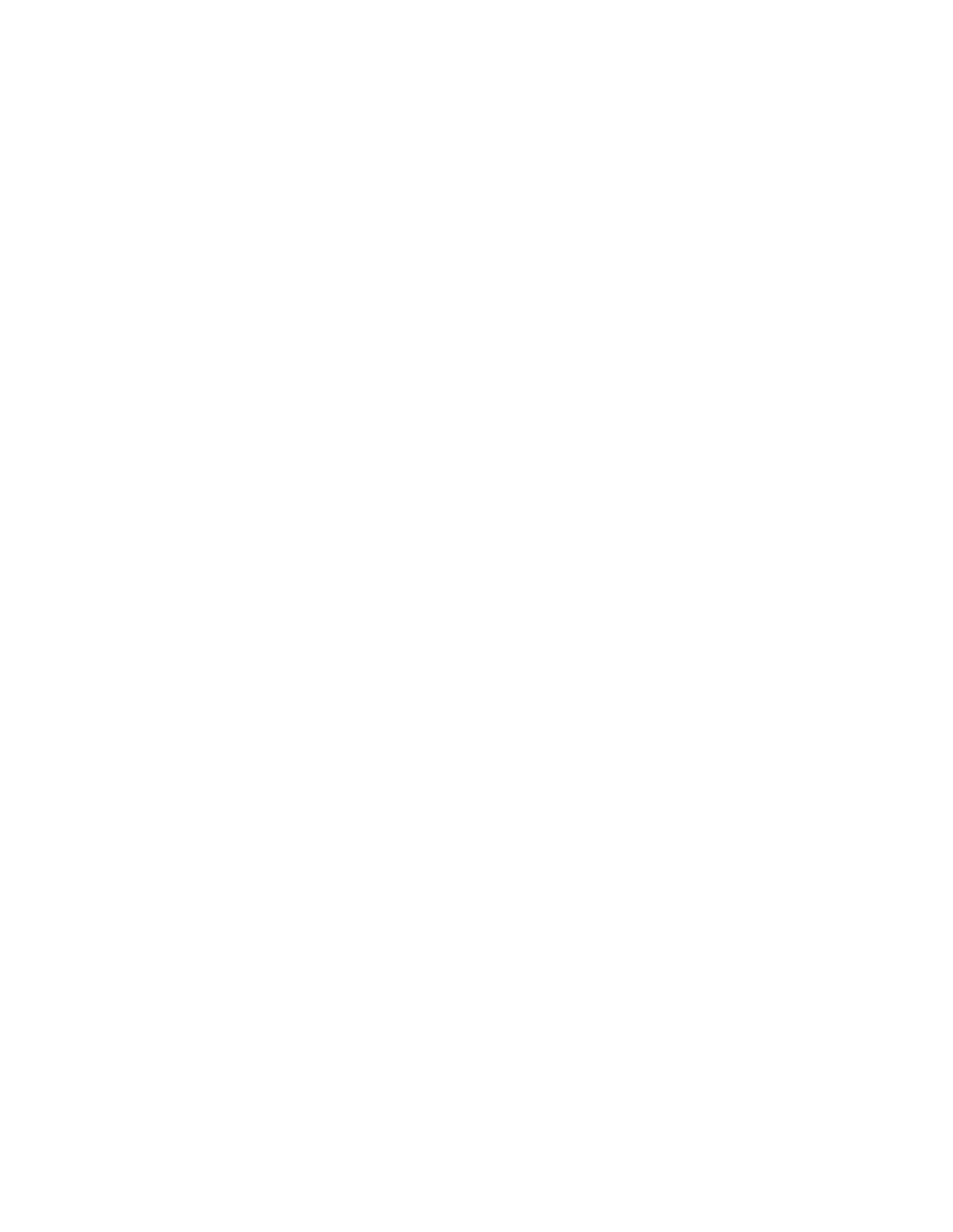# **SIGNATURES**

Pursuant to the requirements of the Securities Exchange Act of 1934, the registrant has duly caused this report to be signed on its behalf by the undersigned thereunto duly authorized.

# **PACIFIC VENTURES GROUP, INC.**

Date: October 30, 2017 **By:** *S/Shannon Masjedi* **By:** *S/Shannon Masjedi* 

Shannon Masjedi President, Chief Executive Officer and Interim Chief Financial Officer (Principal Executive Officer, Principal Financial Officer and Principal Accounting Officer)

Return to Table of Contents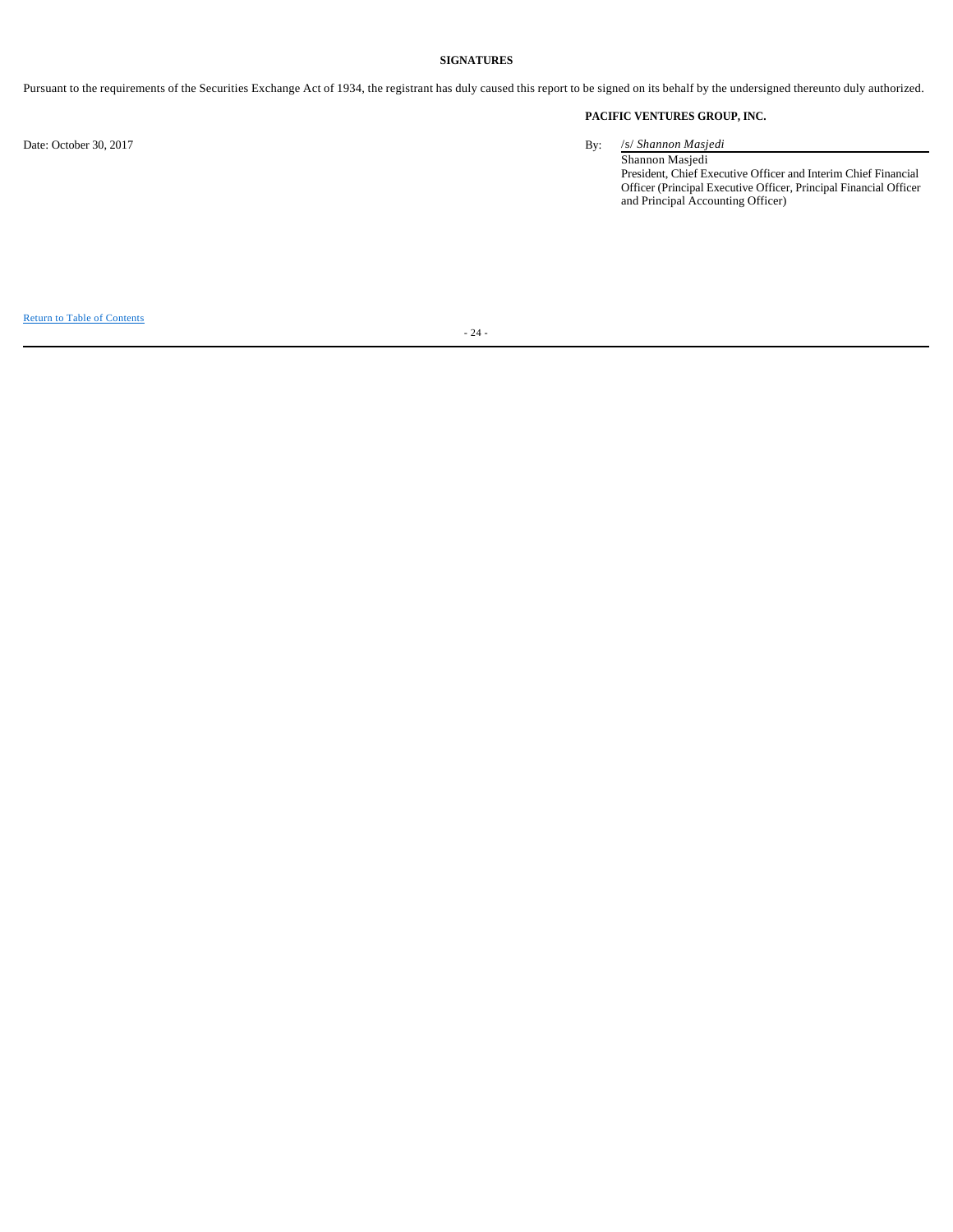# **CERTIFICATION OF CEO PURSUANT TO RULE 13a-14(a) OR 15d-14(a) OF THE SECURITIES EXCHANGE ACT OF 1934, AS ADOPTED PURSUANT TO SECTION 302 OF THE SARBANES-OXLEY ACT OF 2002**

I, Shannon Masjedi, certify that:

1. I have reviewed this Amendment No. 1 to the Quarterly Report on Form 10-Q/A of Pacific Ventures Group, Inc.;

2. Based on my knowledge, this report does not contain any untrue statement of a material fact or omit to state a material fact necessary to make the statements made, in light of the circumstances under which such statements were made, not misleading with respect to the period covered by this report;

3. Based on my knowledge, the financial statements, and other financial information included in this report, fairly present in all material respects the financial condition, results of operations and cash flows of the registrant as of, and for, the periods presented in this report;

4. The registrant's other certifying officer(s) and I are responsible for establishing and maintaining disclosure controls and procedures (as defined in Exchange Act Rules 13a-15 (e) and 15d-15(e)) for the registrant and have:

(a) Designed such disclosure controls and procedures, or caused such disclosure controls and procedures to be designed under our supervision, to ensure that material information relating to the registrant, including its consolidated subsidiaries, is made known to us by others within those entities, particularly during the period in which this report is being prepared;

(b) Designed such internal control over financial reporting, or caused such internal control over financial reporting to be designed under our supervision, to provide reasonable assurance regarding the reliability of financial reporting and the preparation of financial statements for external purposes in accordance with generally accepted accounting principles;

(c) Evaluated the effectiveness of the registrant's disclosure controls and procedures and presented in this report our conclusions about the effectiveness of the disclosure controls and procedures, as of the end of the period covered by this report based on such evaluation; and

(d) Disclosed in this report any change in the registrant's internal control over financial reporting that occurred during the registrant 's most recent fiscal quarter (the registrant 's fourth fiscal quarter in the case of an annual report) that has materially affected, or is reasonably likely to materially affect, the registrant 's internal control over financial reporting; and

5. The registrant's other certifying officer(s) and I have disclosed, based on our most recent evaluation of internal control over financial reporting, to the registrant's auditors and the audit committee of the registrant's board of directors (or persons performing the equivalent functions):

(a) All significant deficiencies and material weaknesses in the design or operation of internal control over financial reporting which are reasonably likely to adversely affect the registrant 's ability to record, process, summarize and report financial information; and

(b) Any fraud, whether or not material, that involves management or other employees who have a significant role in the registrant's internal control over financial reporting.

/s/ *Shannon Masjedi*

Shannon Masjedi President and Chief Executive Officer

Date: October 30, 2017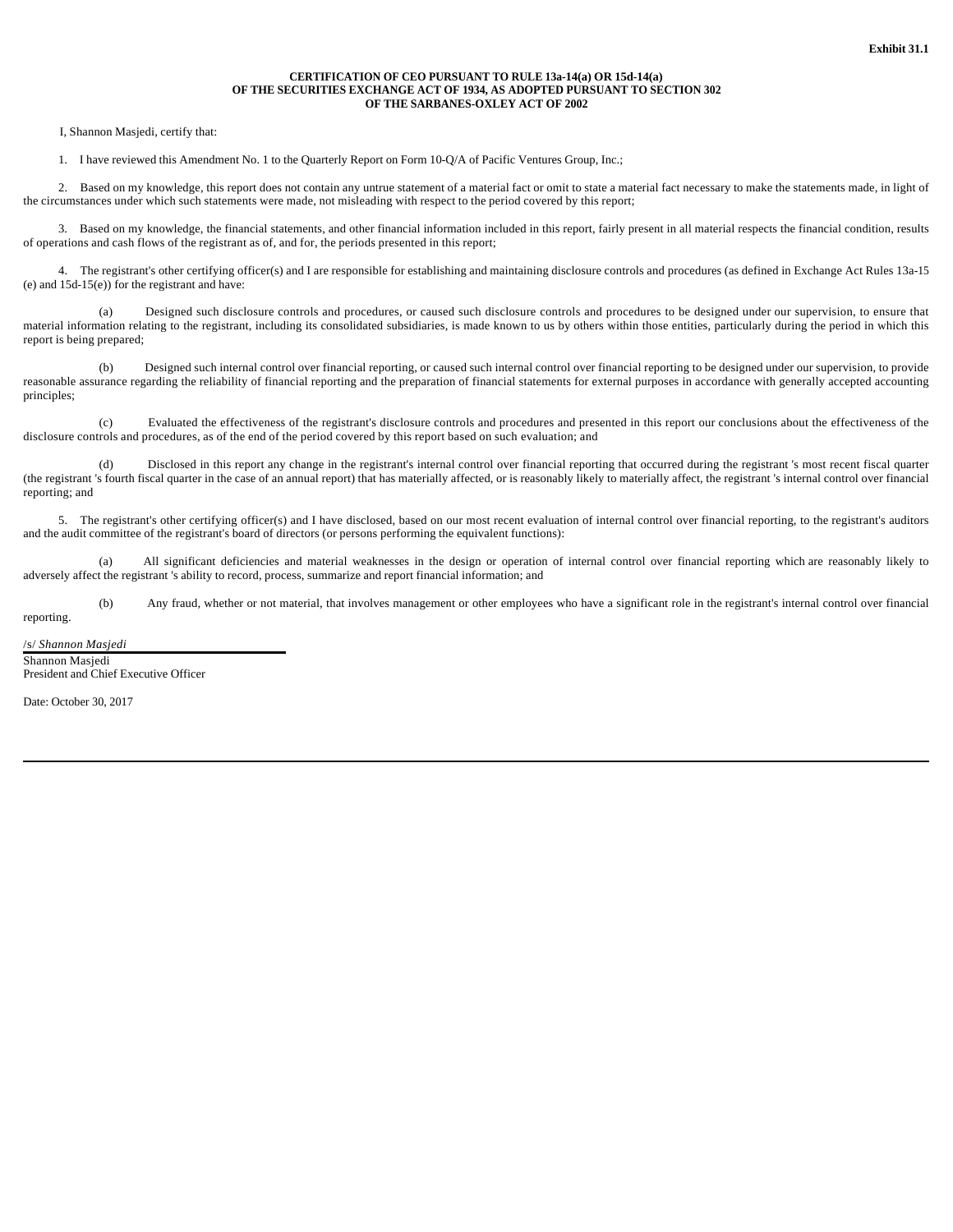#### **CERTIFICATION OF CFO PURSUANT TO RULE 13a-14(a) OR 15d-14(a) OF THE SECURITIES EXCHANGE ACT OF 1934, AS ADOPTED PURSUANT TO SECTION 302 OF THE SARBANES-OXLEY ACT OF 2002**

I, Shannon Masjedi, certify that:

1. I have reviewed this Amendment No. 1 to the Quarterly Report on Form 10-Q/A of Pacific Ventures Group, Inc.;

2. Based on my knowledge, this report does not contain any untrue statement of a material fact or omit to state a material fact necessary to make the statements made, in light of the circumstances under which such statements were made, not misleading with respect to the period covered by this report;

3. Based on my knowledge, the financial statements, and other financial information included in this report, fairly present in all material respects the financial condition, results of operations and cash flows of the registrant as of, and for, the periods presented in this report;

4. The registrant's other certifying officer(s) and I are responsible for establishing and maintaining disclosure controls and procedures (as defined in Exchange Act Rules 13a-15 (e) and 15d-15(e)) for the registrant and have:

(a) Designed such disclosure controls and procedures, or caused such disclosure controls and procedures to be designed under our supervision, to ensure that material information relating to the registrant, including its consolidated subsidiaries, is made known to us by others within those entities, particularly during the period in which this report is being prepared;

(b) Designed such internal control over financial reporting, or caused such internal control over financial reporting to be designed under our supervision, to provide reasonable assurance regarding the reliability of financial reporting and the preparation of financial statements for external purposes in accordance with generally accepted accounting principles;

(c) Evaluated the effectiveness of the registrant's disclosure controls and procedures and presented in this report our conclusions about the effectiveness of the disclosure controls and procedures, as of the end of the period covered by this report based on such evaluation; and

(d) Disclosed in this report any change in the registrant's internal control over financial reporting that occurred during the registrant 's most recent fiscal quarter (the registrant 's fourth fiscal quarter in the case of an annual report) that has materially affected, or is reasonably likely to materially affect, the registrant 's internal control over financial reporting; and

5. The registrant's other certifying officer(s) and I have disclosed, based on our most recent evaluation of internal control over financial reporting, to the registrant's auditors and the audit committee of the registrant's board of directors (or persons performing the equivalent functions):

(a) All significant deficiencies and material weaknesses in the design or operation of internal control over financial reporting which are reasonably likely to adversely affect the registrant 's ability to record, process, summarize and report financial information; and

(b) Any fraud, whether or not material, that involves management or other employees who have a significant role in the registrant's internal control over financial reporting.

/s/ *Shannon Masjedi*

Shannon Masjedi Interim Chief Financial Officer

Date: October 30, 2017